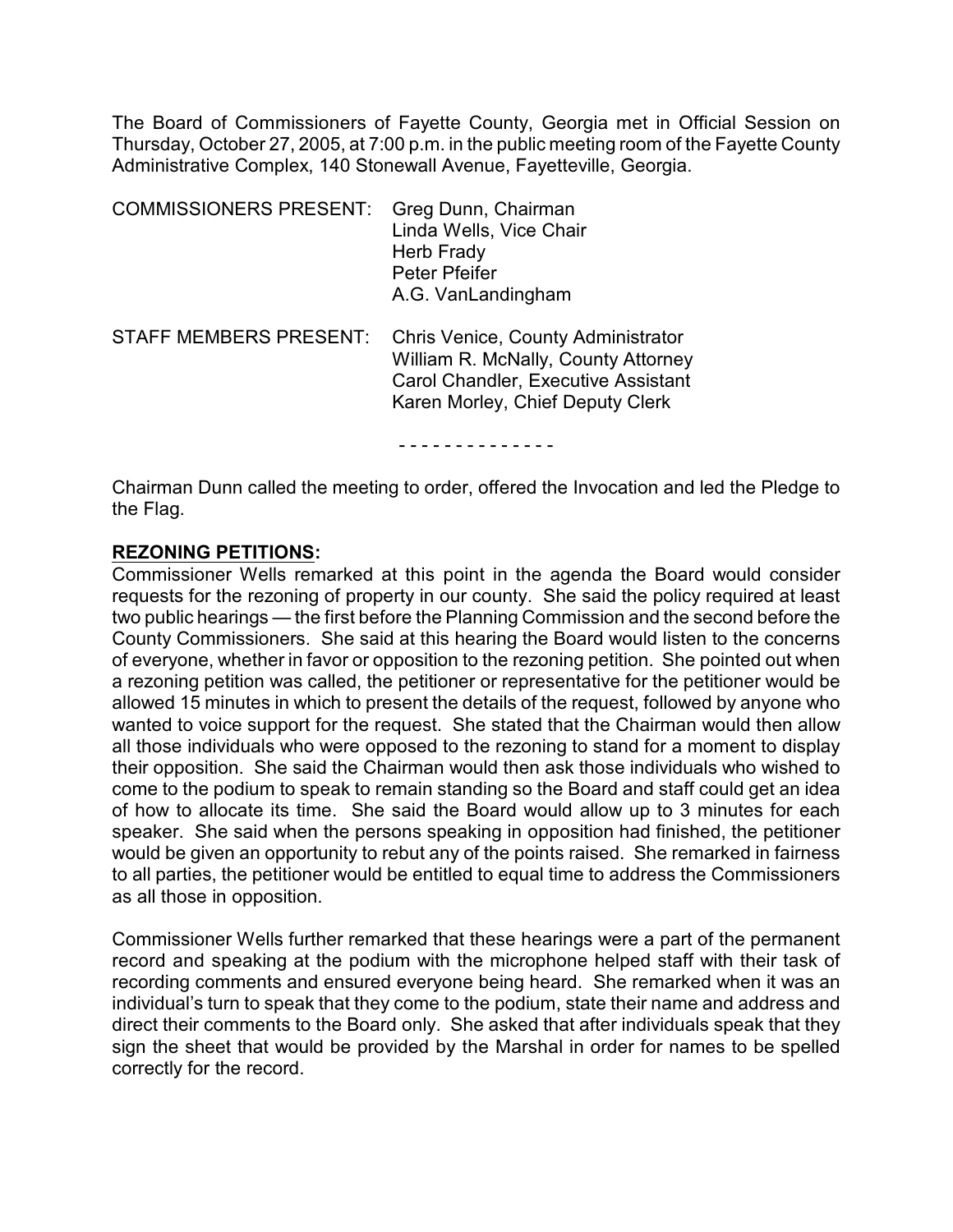Commissioner Wells stated that the Board wanted to hear from everyone who had something to say and they would pay close attention to each point raised. She said it would not be necessary for the same point to be raised over and over. She thanked everyone for their participation and announced that the Zoning Administrator would begin introducing each request in the order they appeared on tonight's agenda.

## **PETITION NO. 1147-05:**

Zoning Administrator Aaron Wheeler read Petition No. 1147-05, Christine Parker Newton and Claudine Banks Oakley, Owners, and Thomas B. Chandler, Agent, request to rezone 38.92 acres from A-R to R-45 to develop 31 single-family dwelling lots. He said this property was located in Land Lots 226 and 255 of the 5th District and fronted on New Hope Road. He said the Planning Commission recommended approval subject to three (3) recommended conditions 3-2 with Chairman Graw and Tim Thoms voting in opposition and Staff recommended approval subject to two (2) recommended conditions.

Larry Seabolt said he was the agent for the applicants. He said this project was 38.92 acres currently zoned A-R and they were requesting rezoning to R-45 to develop 31 singlefamily dwelling one acre lots. He said there would be access off New Hope Road going back into three cul-de-sacs. He said there was an existing building, barns and an older house that would be removed from the property. He said it would be necessary for them to do a detention both for New Hope and from the back toward the Northeast corner. He said there were two conditions from the Planning Commission with one for a ten foot rightof-way dedication and the other was no driveways accessing on New Hope Road. He said the applicants agreed with both of these conditions. He said additionally during the Planning Commission meeting there was no problem with the minimum 2,400 square feet and noted that these homes would be in the approximate \$300,000 plus range. He said he would be glad to answer any questions.

Commissioner Wells questioned if there was a third condition regarding the planted buffer.

Mr. Seabolt replied yes, they would put in a planted buffer around the existing house of the Chastain property.

Commissioner Wells said the planted buffer would be required on lots 19, 20, 21, 22, 28, 29, 30, and 31.

Mr. Seabolt agreed that this was correct.

Chairman Dunn clarified that the applicants had agreed to all of these conditions and Mr. Seabolt replied yes that was correct.

Chairman Dunn asked if anyone wished to speak in favor of this petition.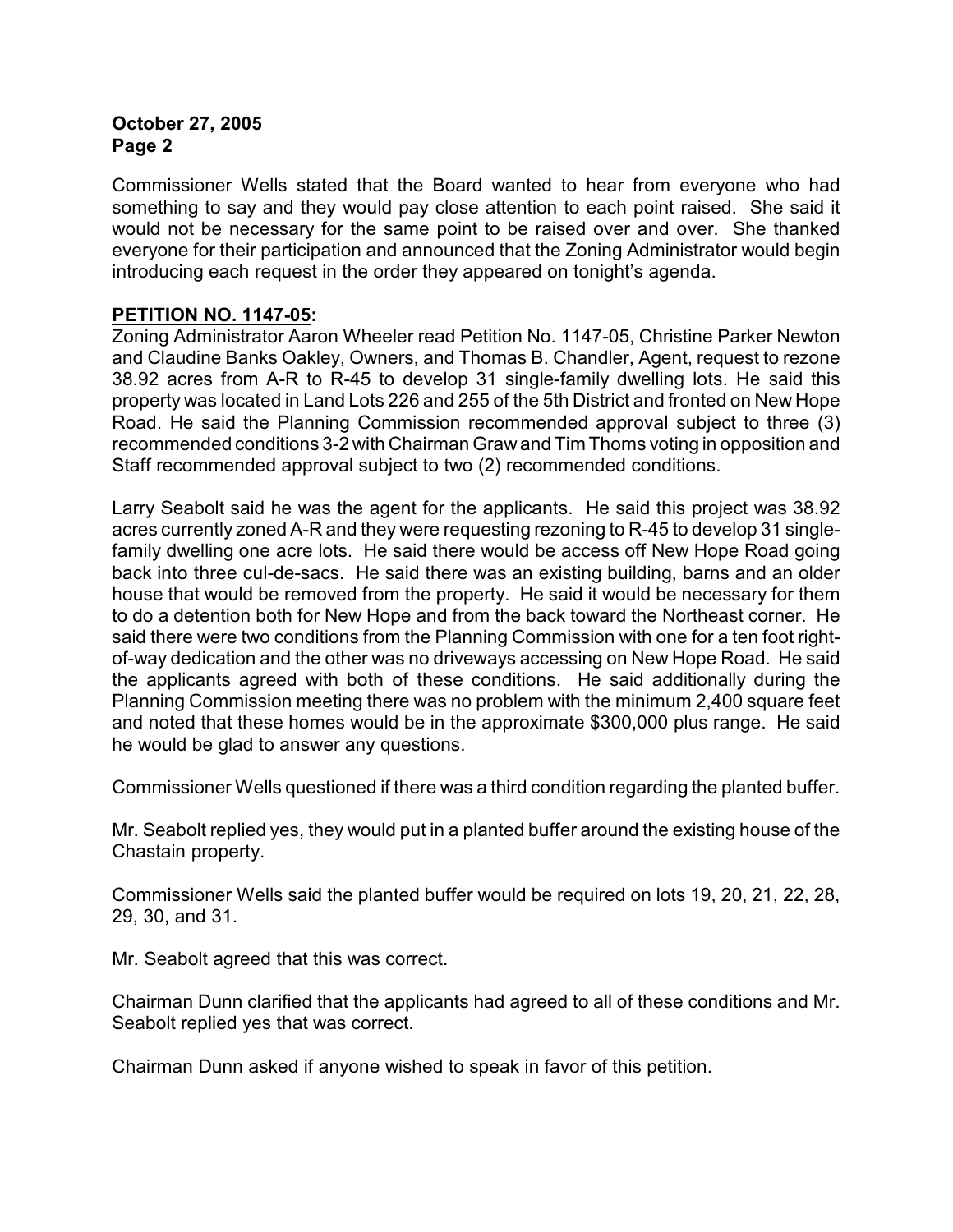Abner Oakley said he was Claudine Oakley's husband and they lived at 983 New Hope Road. He said they had moved there in October of 1956. He said their properties had been in their family many, many years and some of it for 150 years or more. He said there was a lot of hard work and many memories there. He said his homestead was adjacent to this proposed rezoning. He said he planned to continue living there even though sometimes plans change. He said he had seen a lot of changes in the area during his 71 years and now he was beginning to feel some of those changes. He said he had heart surgery approximately eighteen months ago and they just could not keep their properties up like they used to. He said he believed Buford Chandler would do a good job of developing these properties. He said Mr. Chandler had more than met the requirements of the County and had agreed to the stipulations and/or changes asked of him one of which was to add a planted buffer around the Chastain property. He said this would be a big plus for the Chastains because hillside drainage had been heavy across that property for the last fifty years to one hundred years. He said there had been much question and concern about the effect of this rezoning on the Chastain family and property. He said he understood Mr. Chandler had made a fair and reasonable offer with no commission and no closing costs to the Chastains. He said he wanted to upgrade the home there to make sure it conformed to the homes that he planned to build there. He said he could understand some of their concerns but they also had rights and they did not need to be deprived of those rights.

Mr. Oakley said someone at the Planning Commission meeting had voiced concern about the street coming down the hill all the way to New Hope Road and that speed would be a problem. He said during the last fifty times or so that he bush hogged that property he did not feel that would be the case. He said it would involve a whole lot of grading for that to take place. He said in many, many cases those who enjoy the tranquility of country living enjoy it at the expense of those around them. He said the tax on the Oakley portion of this proposal for 2005 was over \$1,900.

Mr. Oakley further remarked that there had been a lot of questions about the little strip of property in front of Mrs. Newton's property. He questioned if Mrs. Newton did not have any road frontage then in all of the past years had she and her family been taxed accordingly. He said the little strip of land might be included as part of Mrs. Newton's property if she had paid the taxes on it all these years. He commented that he was having a really good day until he got home and saw the headline in the newspaper that said "Forged Deed – One Arrested in New Hope Rezoning". He said after that headline was his wife's name and Mrs. Newton's name. He said this did not sit well with him and he was upset about this. He said whoever worded this article did not have much else to do.

Chairman Dunn said he could assure Mr. Oakley that no one here worded that article.

Mr. Oakley said he realized that but said someone in the media had done this. He said today was his  $71<sup>st</sup>$  birthday and the Board could make it or break it for him.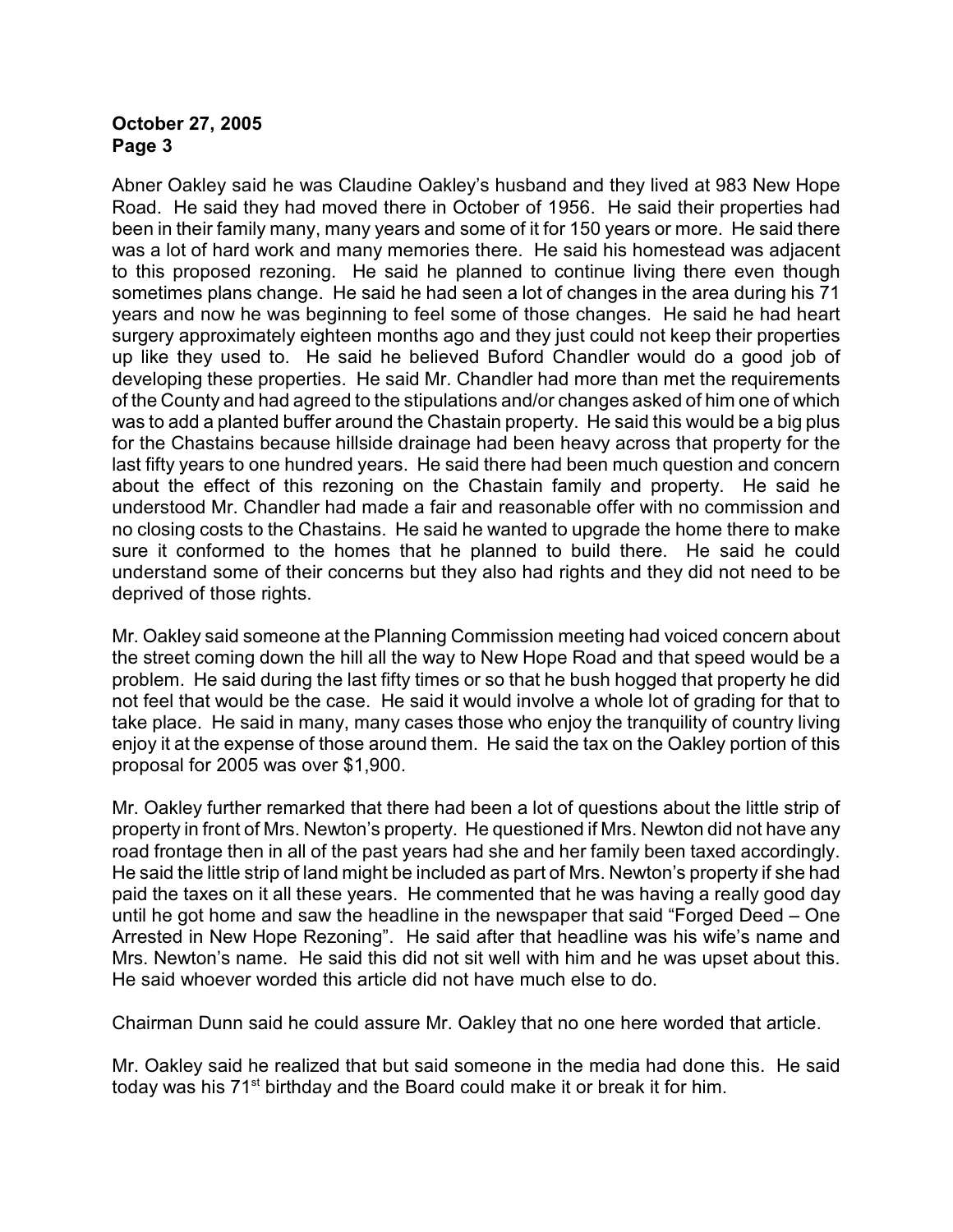Dan Carpenter, 130 Broadmoor Drive, Fayetteville said from listening at previous hearings he detected an absence of public knowledge concerning the Land Use Plan and the Comprehensive Growth Management Plan as patterns for growth in Fayette County. He said he would like to incorporate some data from those plans in his comments tonight. He said years ago Fayette County recognized that due to its proximity to Atlanta, growth and development were inevitable. He said after the investment of considerable study, foresight and money, it implemented plans for responsible growth. He said two major components of that plan were the Land Use Plan and the Comprehensive Growth Management Plan. He said the Land Use Plan was adopted in 1985 and it was not something that was new and it was updated at least every five years. He quoted from the Land Use Plan that a land use category was assigned to all areas within the County. He said the land use categories stipulate the type of future development use projected for that particular area. He remarked that the Comprehensive Plan stated that the intent of the Land Use Plan was to guide development based on an understanding of the County's current development status and future development trends. He quoted from the Comprehensive Plan that the Land Use and Map for the Comprehensive Plan depicts the proposed general uses of land in the unincorporated portion of Fayette County and functions as the official County policy on the allocation and distribution of different land uses.

Mr. Carpenter further remarked that the subject property and all contiguous properties were depicted on the current Land Use Plan as low density residential with one unit per one to two acres. He said in the Comprehensive Growth Management Plan low density residential. He stated that this category identified areas of intended residential subdivision development in a density range of one dwelling unit per one to two acres. He quoted from the Comprehensive Plan that single family dwellings on lots of a minimum of one acre were developed in conjunction with the availability of public water. He said these areas were concentrated in the vicinity of the various municipalities and in the northern end of the County East of S.R. 92. He called the Board's attention to three particular areas. He said the subject property did have the availability of public water. He said it was also in the North end of the County and it was East of S.R. 92 which fit directly within that description. He quoted again from the Comprehensive Plan that the land use element functioned as a guide for County officials both elected and appointed for the general public, the development community and the other interested parties as to the ultimate pattern of development in the unincorporated Fayette County. He said this meant the Land Use Plan takes subjectivity out of the zoning process.

Mr. Carpenter further stated that a template had been provided describing the characteristics anticipated for properties within each future development area of the County. He noted on the Land Use Plan that was included in the Board's packet the subject property and all of the properties East of S.R. 92 were projected to be residential development on one to two acre lots. He said when this description was compared to the zoning application it was found that the applicant was not requesting anything contrary to the Land Use Plan. He said today there was also a subdivision of one acre lots Westerly adjacent to the subject property. He said also in the staff report that the density of the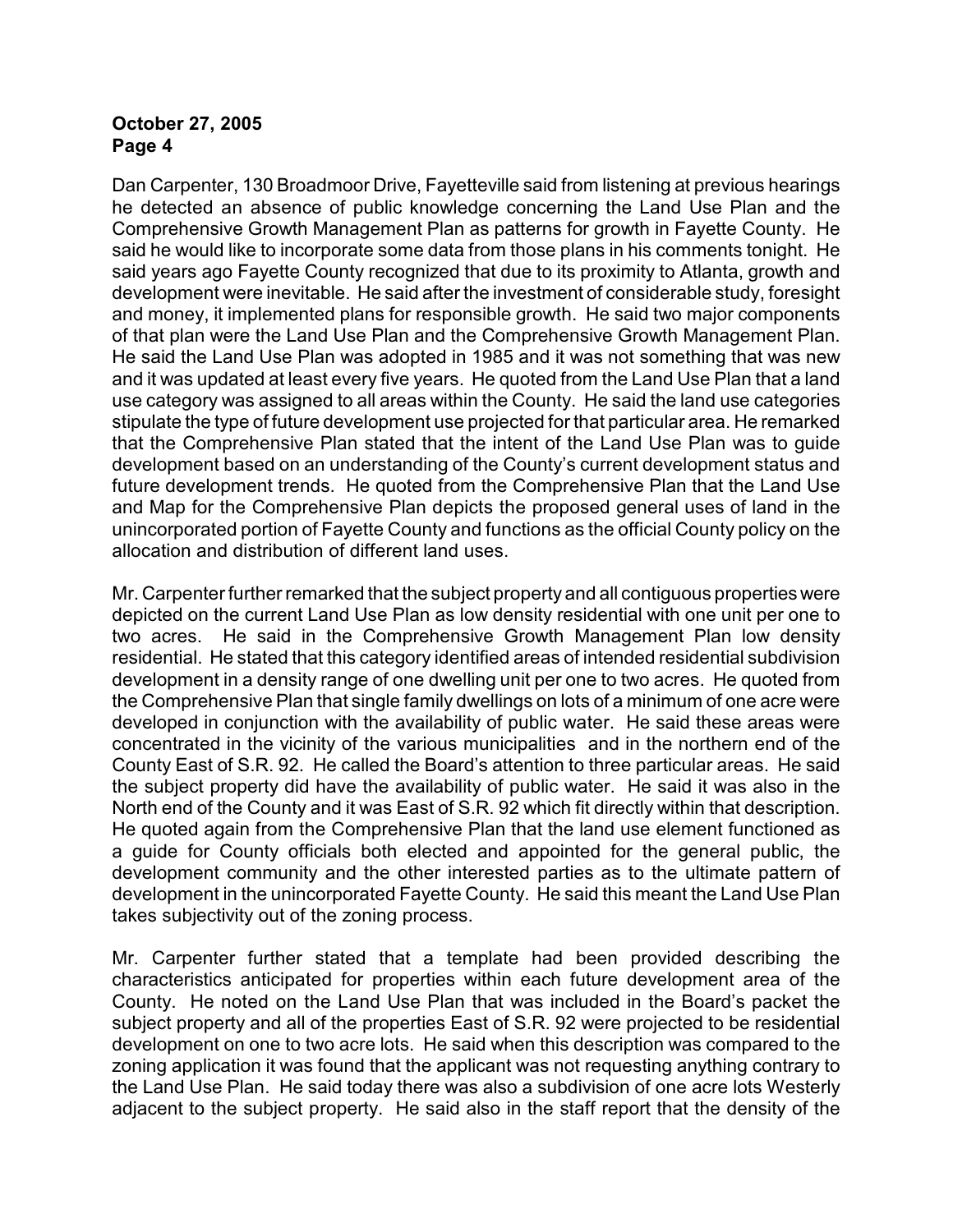proposed development even after a 16% reduction of the gross land area for roads for retention ponds and other improvements was still 1.05 acres per residence or .95 units per acre. He said staff added a comment that the proposed density was in keeping with the Fayette County Comprehensive Plan. He said in addressing staff's comments for other criteria in reference to the Comprehensive Plan the staff reported that this request conformed with the proposed density for this area as indicated in the Fayette County Comprehensive Plan. He commented as to the zoning review. He said staff had drawn a graph or a chart and noted in there in the R-45 zoning a minimum lot size of one acre was available where a central sanitary sewer or central water distribution system was provided. He said this property did have access to a municipal water system. He said staff also noted that one and one half acre lots were available where neither a sanitary sewer system nor a central water distribution system were provided. He said that description did not apply to the subject property because it did have access to municipal water. He commented on the water system. He said staff reported that County water was available. He commented on the flood plan and said staff reported that the property did not contain flood plain. He commented on wetlands and said staff reported that the property did not contain wetlands. He commented on watershed protection and said that staff reported that no water bodies were subject to watershed protection. He commented on groundwater recharge and said staff reported a minimum lot size requirement of the R-45 zoning meets the minimum lot size requirements of the Groundwater Recharge Area Protection Ordinance. He commented on fire protection and said staff reported a response time of five to eight minutes and fire hydrants were in the area. He commented on emergency medical service and said staff reported a response time within eight minutes. He commented on density and said staff reported the proposed density was in keeping with the Fayette County Comprehensive Plan. He commented on zoning impact and said staff reported that the proposed zoning would not adversely affect the existing use or usability of adjacent or nearby properties. He commented on roads and said staff reported that the proposed zoning would not result in a burdensome use of roads, utilities or schools. He commented on the summary of staff's analysis and said that existing conditions and the areas continuing development as a single family residential district support this petition.

Mr. Carpenter further remarked that there was always concern when a new development comes into the neighborhood as it would affect the property values. He said the proposed prices for the houses would be at or above \$300,000. He said the nearby property values would actually be enhanced by the proposed development. He said the proposed development would also greatly enhance the County's tax roles for the subject property changing it from vacant agricultural and taking it to single family residences. He said there was also opposition to change. He said the Board might hear from people this evening who opposed the development but he was confident that the Board would be able to discern that they were already in Fayette County and have what they want and that was to keep everybody else out. He said secondly they wished for this Board as a Commission to compel the current landowners to maintain open space for their enjoyment but not at their expense. He said some of the opponents actually lived on lots of the size that they were asking this Board not to approve. He reminded the Board that this property had been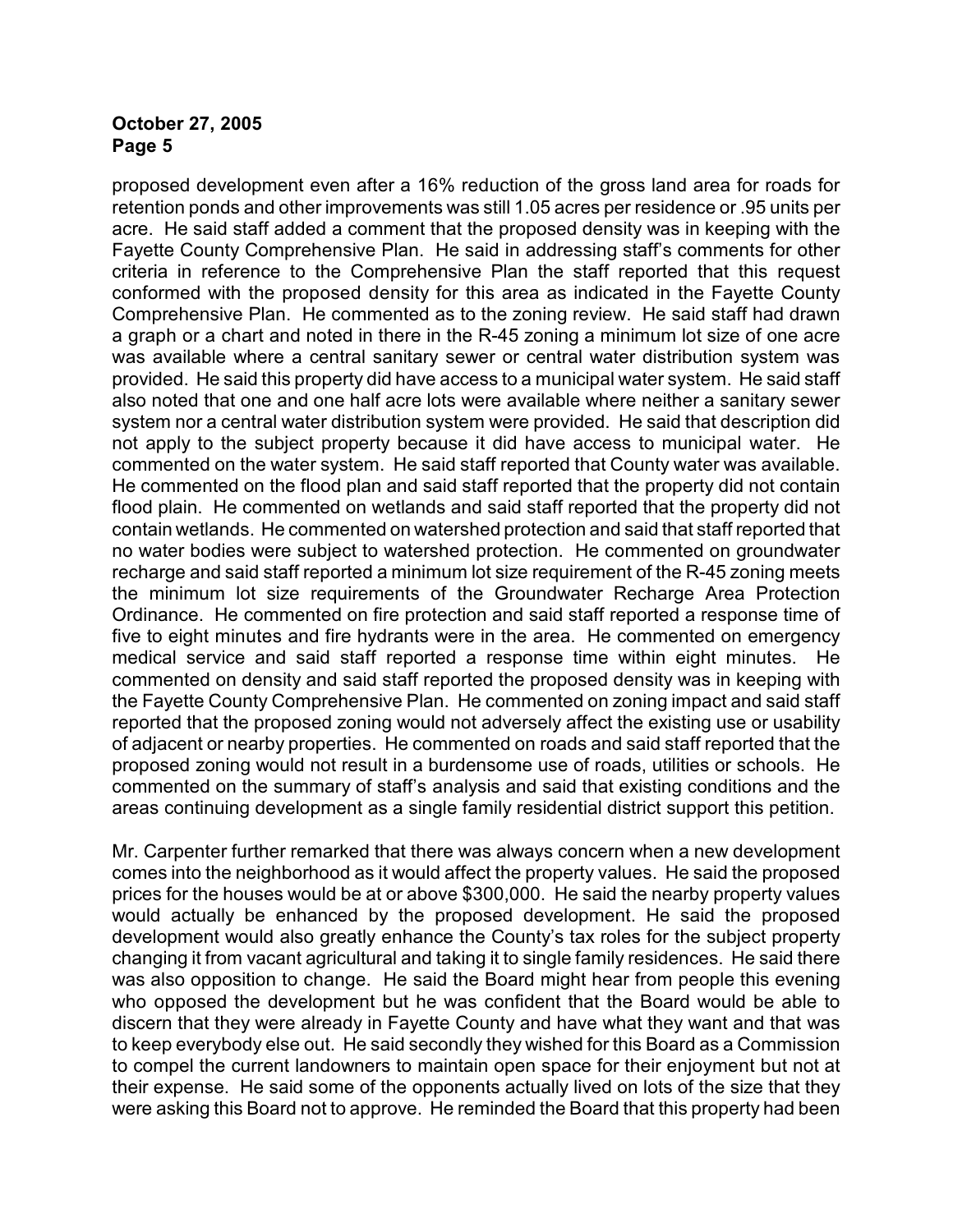openly for sale yet none of the opponents of the development had offered to purchase the property to maintain it as open space. He said in summary the owners of the subject property were long time residents of the County and had paid that ever increasing property tax for a period in excess of twenty years. He said they were asking that the Board follow the guidance of the Land Use Plan and the Comprehensive Plan and approve this request for rezoning as filed.

Chairman Dunn asked if anyone else wished to speak in favor of this petition. Hearing none, he asked if anyone wished to speak in opposition to this petition. He said the Marshal counted 38 people standing in opposition. He asked how many people would like to speak tonight and he counted four people wanting to speak.

Jim Robinson, 115 Thorn Ridge Trail, Fayetteville said he and his wife had ten acres at this address and their property backed up to the Oakley property. He provided an aerial photograph of the property and the property up for rezoning was outlined in cyan and his property was outlined in black. He said the red arrows on the map indicated the estimated slope of the land. He said there was a ridge that ran approximately half way across the property. He said the Northern half drained to the North and the Southern half drained to the South. He said at the present time the natural drainage went across the entire Northern boundary of that property but there were seventeen homes if this zoning was approved that would be draining to the North. He said there was a small valley of green trees that was located on his property. He said in that valley there were two live springs and several good size ones and several smaller ones. He said these formed a small stream that went down and flowed into his cat fish pond which he had built several years ago. He said that water then proceeded across Don Screws' property and joined another stream that came from Mr. Oakley's pond and flowed into this lake over to the Eastern side of the photograph. He said he had looked at the plat that the builder had proposed and there were seventeen lots in that Northern half and it appeared that they would drain through the Northern side of the property.

Mr. Robinson further stated the problem was that it would not be the natural drainage anymore. He said once the streets were put in and the driveways and the houses and reconteur the lots, this water was going to be concentrated more and flowing down the streets and storm sewers and so forth. He said it had to go somewhere. He said the builder had proposed a detention pond for the Northeast corner of the property but the problem was that the detention pond has to release the water somewhere and the only downhill area for this was his catfish pond. He said the water would either flow into his pond or across his earthen dam. He said neither one of these solutions was acceptable. He asked for the Board's consideration in not approving 31 houses on one acre lots. He said this would be very high density for this property and it was not the flavor of Fayette County that we have all come to enjoy. He asked that the Board deny this petition.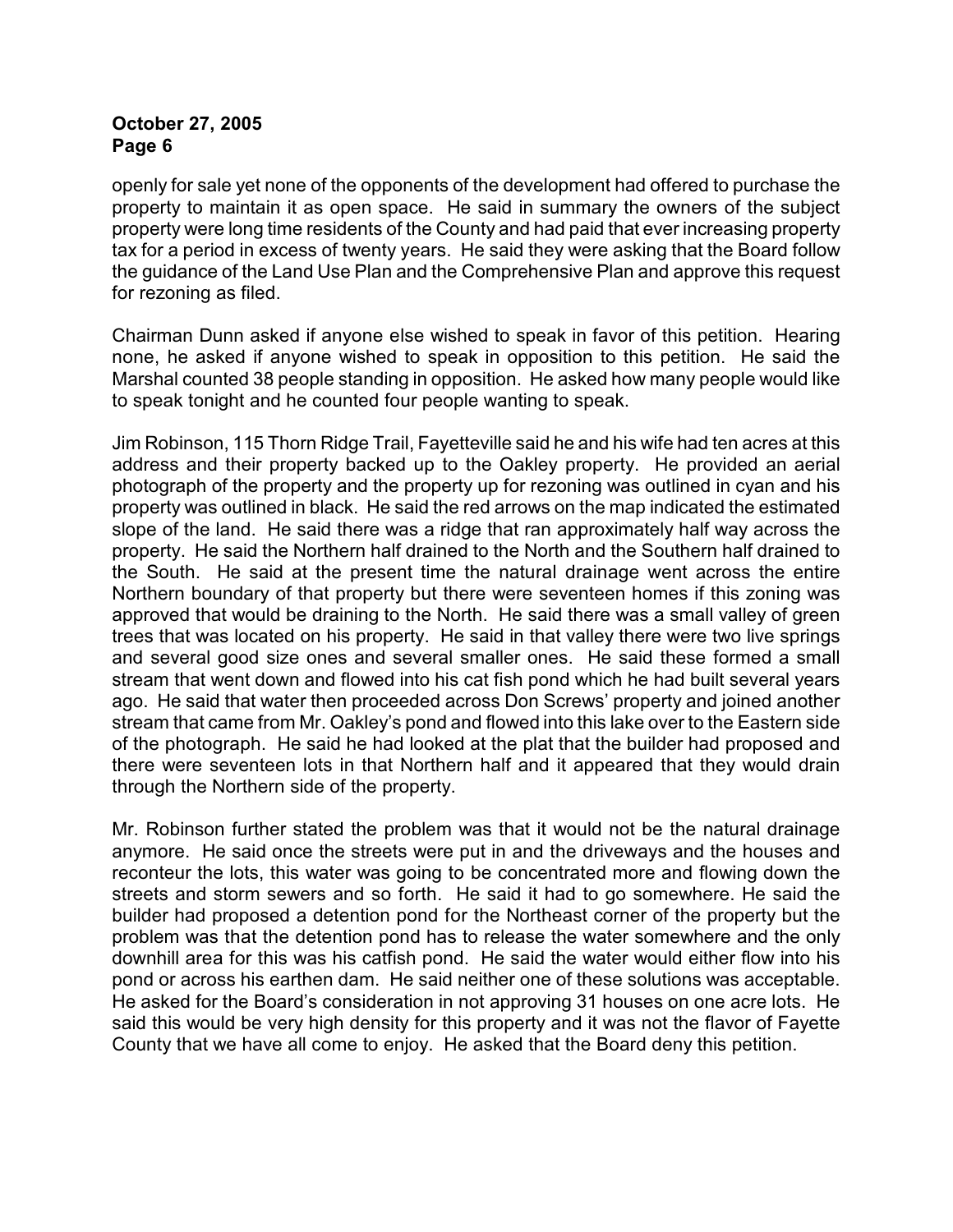Robin Farner, 120 Sagamore Court, Fayetteville in the Breckenridge II subdivision. He presented a petition to the Board with signatures showing opposition to this petition. A copy of the petition, identified as "Attachment No. 1", follows these minutes and is made an official part hereof. He said he was a 27 year resident of Fayette County that appreciated and was committed to maintaining the quality of Fayette County lifestyle that everyone enjoys and desires for the future. He said for the past eleven years, he had lived at his present address which backed up directly to this proposed rezoning parcel. He said the reasons he had purchased his current property was for quality land, good schools, low density, greenspace, low traffic volume, convenience, quietness, rural atmosphere and property appreciation. He said he believed that an R-45 zoning would burden the road infrastructure and add additional significant and dangerous traffic congestion affecting public safety to the entire Hopeful community area in the entire North Fayette area. He said the County's own traffic study said that 300 car trips per day would be added from this development with an R-45 density. He said this would all be funneled directly onto New Hope Road and then to the North Fayette area overall flowing through a single entrance and exit for this subdivision. He said additionally there would be multiple school buses daily in this overall traffic mix. He noted that New Hope Road was really a small two lane rural road and not meant to handle large volumes of traffic. He pointed out that New Hope Road was already heavily traveled due to additional housing developments in the area such as New Hope Landing and this had turned out to be a major cut through road from the North Fayette area going to the Fayette Pavilion in Fayetteville. He said this development would add significantly more traffic further deteriorating this road and safety in the area. He also commented on the proposed single subdivision entrance and exit on the right side of the proposed plat was approximately 50 yards below the crest of a hill West bound on New Hope Road requiring new residents turning into or out of the subdivision to encounter fast moving cars West bound suddenly cresting this hill on New Hope Road and coming face to face with them. He said the likely results would be more accidents and injuries. He said the proposed subdivision street design also showed a single long drive on the right hand side of the plat that would encourage speeding especially going to one single exit. He said certainly small kids and residents could be in danger and in this case the residents would not be driving a tractor with a bush hog.

Mr. Farner further remarked that a few hundred yards from the proposed subdivision entrance on New Hope Road was the extremely busy and congested intersection of S.R. 92. He said this was a major highway in Fayette County. He said he only lived a few hundred yards away from this intersection and it was very difficult and challenging. He said there was a tremendous amount of noise, congestion, trucks and very fast moving cars. He said accidents seemed to occur on a regular basis at this busy intersection close to this proposed development. He said recently there were some changes in the traffic light programming have also caused the congestion at this intersection to become worse than was presented in the Board's information. He said the amount of traffic would present additional congestion and the new development would cause it further to become a problem. He said the historic Hopeful Community Center was located directly next to this proposed property development and had an average of three meetings every week. He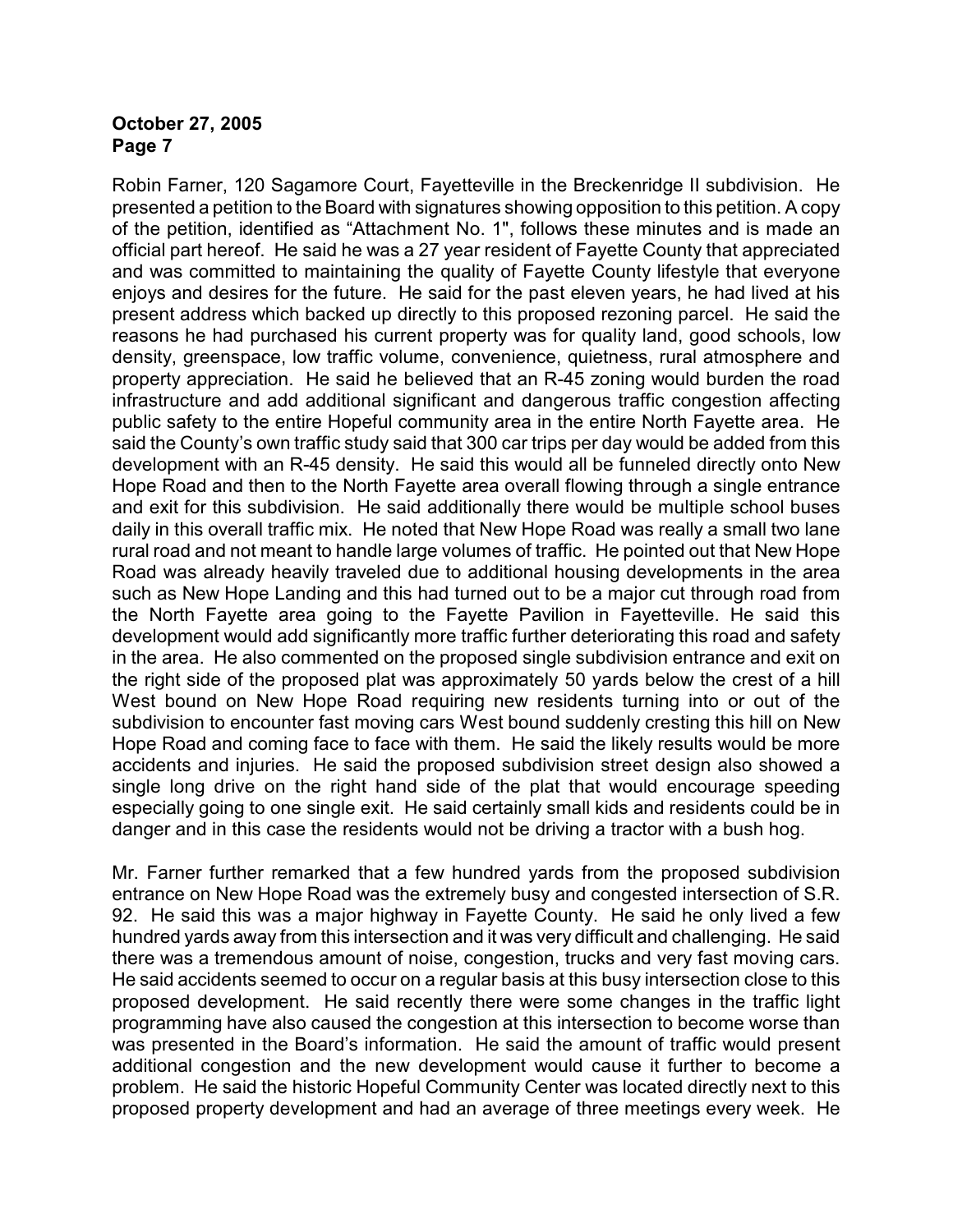said this development's added traffic would impact the Community Center and the overall flow of traffic. He said additional infrastructure demands would be on the school system. He said the County School Board stated that this development would cost the County an additional \$330,000 a year to educate these new students. He said the estimated property taxes on these homes would generate between \$60,000 and \$90,000 per year. He said in summary they believed that this R-45 density would unduly burden the infrastructure and he asked for the Board to take this into consideration.

Judy Chastain, 1019 New Hope Road, Fayetteville said it was her goal tonight to get the message across to this Board that neither her husband nor her or any of her neighbors were opposing growth, development, or change in the community. She said she was a family therapist and she understood better than most the importance of growth and change. She said they were only desirous of the best quality possible in that growth and change. She said they loved their home and they wanted to stay in Fayette County and they did not want to move. She said they were sympathetic to the sellers of this property. She said they were in retirement and wanted to move on without the burden of access land and property taxes. She said they were not trying to oppose those efforts. She said they were only trying to save the quality of life with the ones that would be left behind. She said since this property was wide open pasture land and completely visible, this subdivision would look like a one acre subdivision and it would forever alter the character of this area and the historic Hopeful community.

Mrs. Chastain further remarked that if this R-45 zoning was approved they would be looking at eight different backyards from their back porch and all within 20 to 40 feet of their property line. She said it would also involve almost an instantaneous devaluing of their property. She said although the Planning and Zoning Staff had added a condition for buffers for this situation, it was still not acceptable to sustain a quality of life as their privacy would be forever lost. She said their back acre was wide open pasture land and at present they used it regularly entertaining five grandchildren ages one through six along with regular vesper times and camp outs for the fourth and fifth graders at their church. She said they predicted their property being a cut through between these eight houses and throughout the subdivision and would quite possibly be used from their perspective as a park. She said as they looked at this proposal they saw that all of the property adjacent to this rezoning was property that was zoned A-R with the exception of the one that was R-45 at Breckenridge. She said along with this factor was the component of hundreds of more acres that were rezoned A-R beyond the adjacent properties already mentioned. She said these were all on the end of New Hope Road from Kenwood Road as far back as Hill Road, Thorn Ridge and South Kite Lake Trail and Kite Lake Road. She said there were also some R-70 zonings in this area. She said if the acreage was totaled up for A-R zoning in this particular area of North Fayette, there were literally hundreds of acres of A-R zoning land surrounding this particular parcel. She said from their perspective, this was a tremendous amount of acreage and people's lives and homes which would be impacted by this particular rezoning. She said if this one acre zoning was approved, then everyone in these hundreds of acres could come back later and ask for one acre too. She said they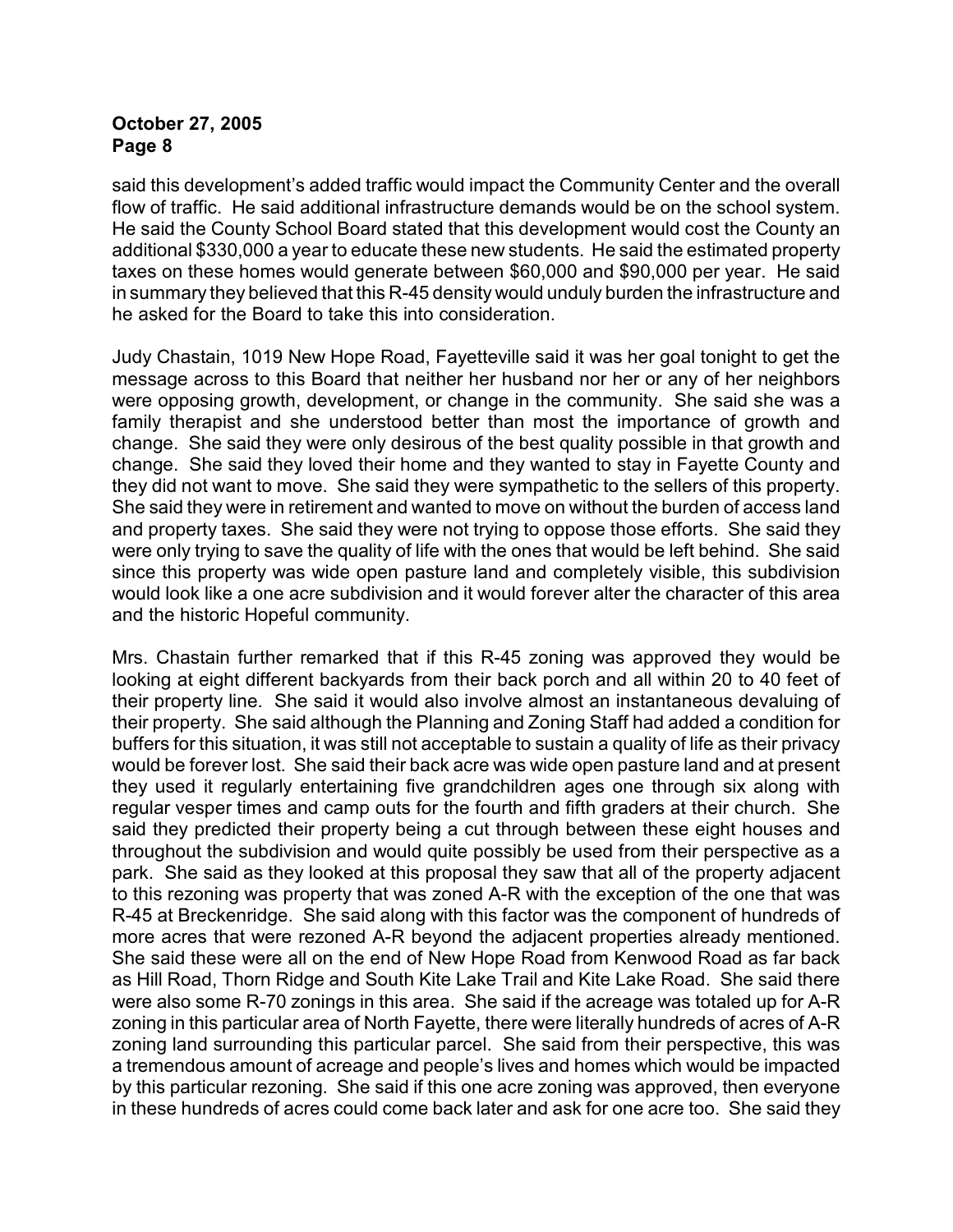predict that this would be a domino affect for the community. She said this would result in a greater amount of density in an already overly dense area of North Fayette. She said this proposed R-45 zoning and the domino affect it would bring to the community would be so significant from the residents perspective that the adverse ripple affects would be far reaching. She said as property owners they have presented valid concerns and reasons for not approving this petition. She said they were not opposing growth or change but were pleading for a quality of growth that would not so adversely impact property owners and the quality of life for the community. She said it was not their desire to place a heavy burden on this Board. She said they were offering compromise as they were not opposed to development. She said the Land Use Plan called for one to two acre developments and they agreed with Chairman Graw of the Planning Commission when he stated that he believed it was too soon to have one acre properties in this area. She said if this property must be rezoned, they were respectfully requesting the Board to consider an R-75. She said they believed that this approach would cut down on thirty-one septic tanks and the concern for runoff in an already impervious setting with heavy rains. She said this would also reduce the number of backyards that she and her husband would be looking at and this would be reduced to four. She said they would then respectfully request a buffer if possible for a 100% visual screen that they would so rightfully deserve. She said they would not be in favor of dirt mounds or a fence. She thanked the Board for all of its hard work and patience in listening to her story.

Vic Bolton, 140 Thorn Ridge Trail, Fayetteville remarked that he lived on seven acres that he had purchased just over three years ago when he moved to this area to escape the relentless density of the zoning that has taken place in Atlanta and Fulton County where he grew up. He said his wife was the Principal of North Fayette Elementary School and his son was a basketball player at Sandy Creek High School. He said his family was in Fayette County to stay and they loved the life they had found here. He thanked the Board for its willingness to serve in this capacity. He said this development was too intense and too soon and it was not a good fit for this area. He felt the only people in favor of this rezoning were the people who were selling this property. He said the voice of the people opposing this rezoning request should weigh heavily on this Board's decision.

Mr. Bolton further remarked that he had raised a point at the Planning Commission meeting which was the fact that this was certainly a legal zoning but the question was if this was the right thing to do for this area. He said this might be a legal zoning but questioned the fit with the community. He said he did not believe that this was a project that would fit in this area especially with the quality of life that citizens were trying to achieve for the quality of life here in Fayette County. He questioned if the Board members resided on the Chastain property, how would that influence their vote. He asked the Board to keep these thoughts in mind as it voted tonight.

Chairman Dunn asked if anyone else wished to speak in opposition to this rezoning. Hearing none, he asked the applicant if there was any rebuttal to any of the comments.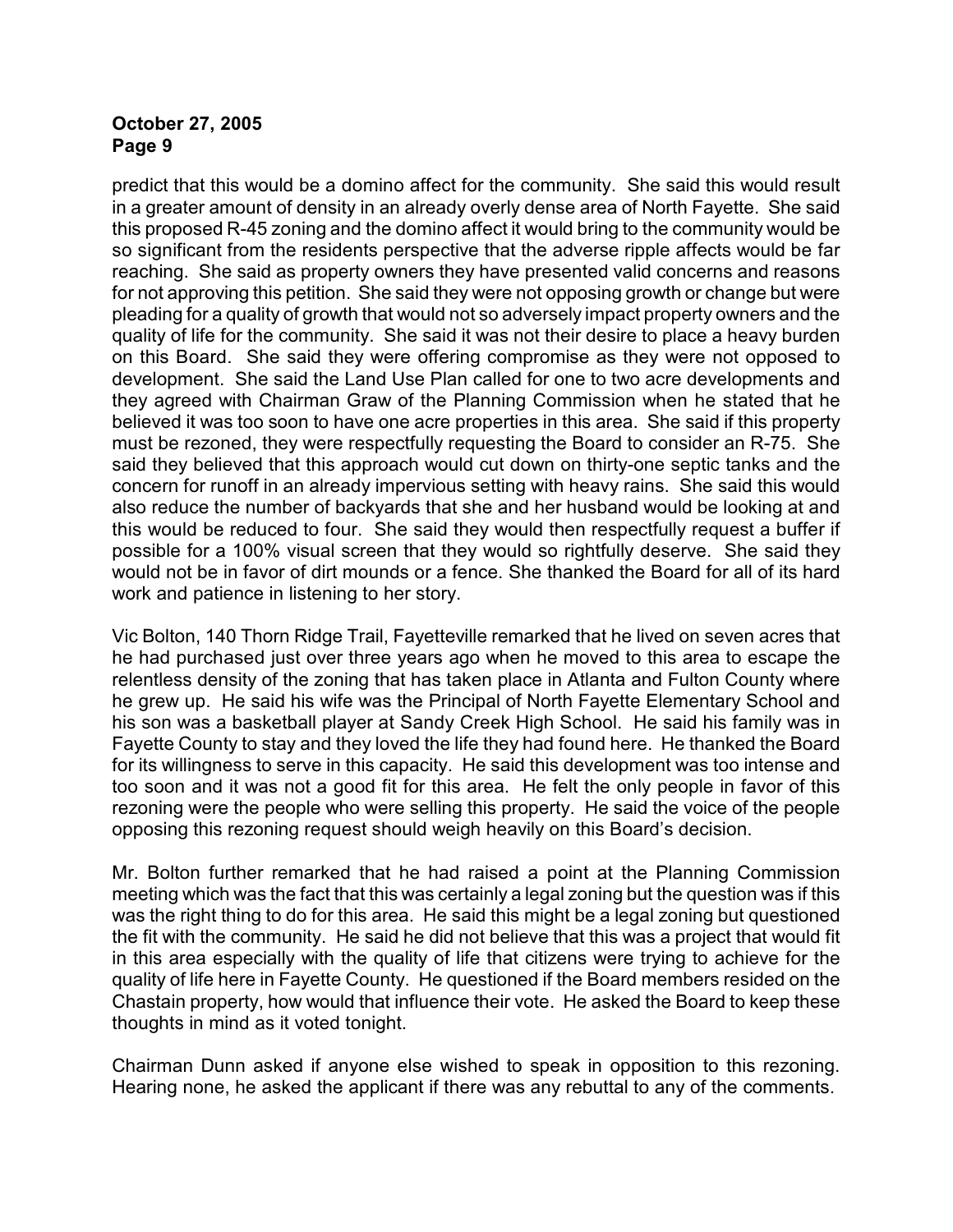Larry Seabolt said he would like to address some of the issues raised. He said the applicant would have to meet all of the county's regulations for drainage and water quality. He said they would also have to meet the requirements for the proper site distance. He said this subdivision would be very similar to Breckenridge Subdivision in the R-45 portion.

Chairman Dunn asked for the Board's pleasure in this matter.

On motion made by Commissioner Pfeifer, seconded by Commissioner Wells to deny Petition No. 1147-05 for R-45 and to approve Petition No. 1147-05 for R-70 with three recommended conditions, discussion followed.

Commissioner VanLandingham remarked that there was one item that had not been discussed at all and that was the fact that this property was sitting on a recharge area. He said this led him to the point that Breckenridge Subdivision should never have existed because it was sitting on the same recharge area. He said he would go along with the two acre zoning. He said this would give the area less density and not affect the recharge area as much. He said he would be in favor of this motion.

Commissioner Frady said he had a question for Chairman Graw regarding his comment at the Planning Commission meeting that this was not the right time to have this zoning. He said he wanted to know when the right time would be for this zoning.

Commissioner Wells said unfortunately no one would have a crystal ball to know that. She said the Breckenridge Subdivision was zoned in 1988 but if this proposal was before her today she would have to vote no. She said that subdivision was approved and did exist and the Land Use Plan was a proposed general uses tool and a guide. She said in order not to have the domino affect that could easily occur if the Board approved a one acre zoning, she felt an R-70 was probably the best use for this piece of property. She said if the Board had approved R-75 as proposed, this would put an additional burden on the builder that the minimum house square footage would have to be 2,500 and with an R-70 it was a minimum of 2,400. She said there were also three conditions placed on this rezoning. She felt the best thing to do for that land area for the way the infrastructure was posed today and not knowing what the future might hold that this was a nice second step for that particular area. She said the Chastains were currently on a two acre lot and she felt this zoning made good sense. She said it would keep everything pretty common there and had a nice continuity. She said she felt this was an excellent proposal for that particular piece of property.

Commissioner Pfeifer said he had made the motion because he felt the same way. He said he felt the highest density should be two acres in this area and the Land Use Plan did call for one to two acre lots. He said this was a case where it should be at the two acre level. He noted that the R-45 zoning that was located along the State highway was the aberration. He said everything else was zoned R-70 or A-R for the entire area. He said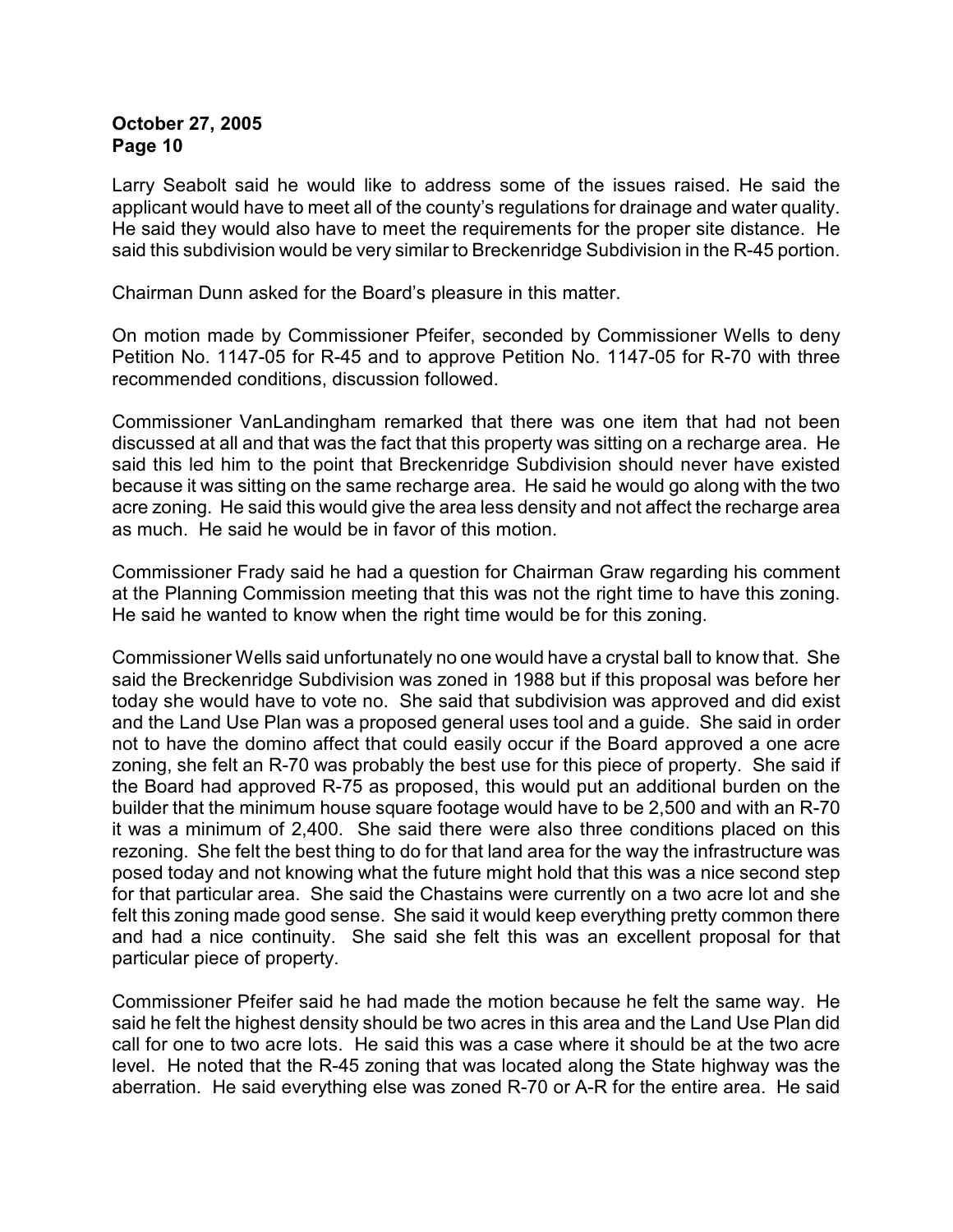one could take the position that because it was on a State highway it would deserve some higher zoning there but that did not apply to the piece of property in question.

Commissioner Frady said in 1986 the Northern side of S.R. 54 was mostly zoned R-70. He questioned why the applicant at that time did not request R-70 and instead asked for R-45.

Chairman Dunn said he would support the motion wholeheartedly. He said the hardest thing that this Board had to do on a day to day basis was to try and balance the rights of the property owner against the health and welfare of the community. He said in this instance the property owner had rights. He said the property owner had the right to develop the property to some degree. He said in this instance the Board had determined that it was R-70. He pointed out that this zoning was also within the Land Use Plan. He said he too felt this was the best balance to protect the area and also allow the property owners some rights to develop his own property. He said he would support this motion wholeheartedly.

The motion carried 5-0. A copy of the recommended conditions, Staff's Analysis and Investigation, identified as "Attachment No. 2", follow these minutes and is made an official part hereof. A copy of the Ordinance and Resolution approving Petition No. 1147-05, identified as "Attachment No. 3", follow these minutes and are made an official part hereof.

## **PETITION NO. 1155-05:**

Zoning Administrator Aaron Wheeler read Petition No. 1155-05, Loren F. Ivie, Jr. Owner, and Randy M. Boyd, Agent request to rezone 161.13 acres from A-R and R-40 Conditional to R-50 to develop 53 single-family dwelling lots. He said this property was located in Land Lots 139, 140, 149,150, 171, and 172 of the 5th District and fronted on McDonough Road. He said the Planning Commission recommended approval subject to six (6) recommended conditions (4-0-1) with Al Gilbert abstaining and Staff recommended approval subject to five (5) recommended conditions.

Randy Boyd said he was the Agent for the owner of the property Loren F. Ivie, Jr. He said this particular tract of land had been in the Ivie family since 1949 and consisted of 161.13 acres with 157 acres zoned A-R. He said there was a four acre strip that was owned in 1990 that was R-40. He said the applicant was proposing an R-50 zoning. He said the property was currently under contract to Jeff Betsill Homes and J & J Quality Homes both of which were Fayette County builders. He said they have an excellent reputation and build in this area. He said the builders have this under contract subject to this zoning. He said the Comprehensive Land Use Plan also showed this as a low density residential one unit for one to two acres. He said with that in mind he called the Board's attention to the concept plan dated 8/30/2005. He said there were two plans and he would be glad to clear up the discrepancy. He said he had prepared a design of one to two acre tracts. He said the 8/30/2005 concept plan showed 18 one acre lots, 18 one to two acre lots and 17 two acre and larger lots. He said he utilized the entire piece of property and turned this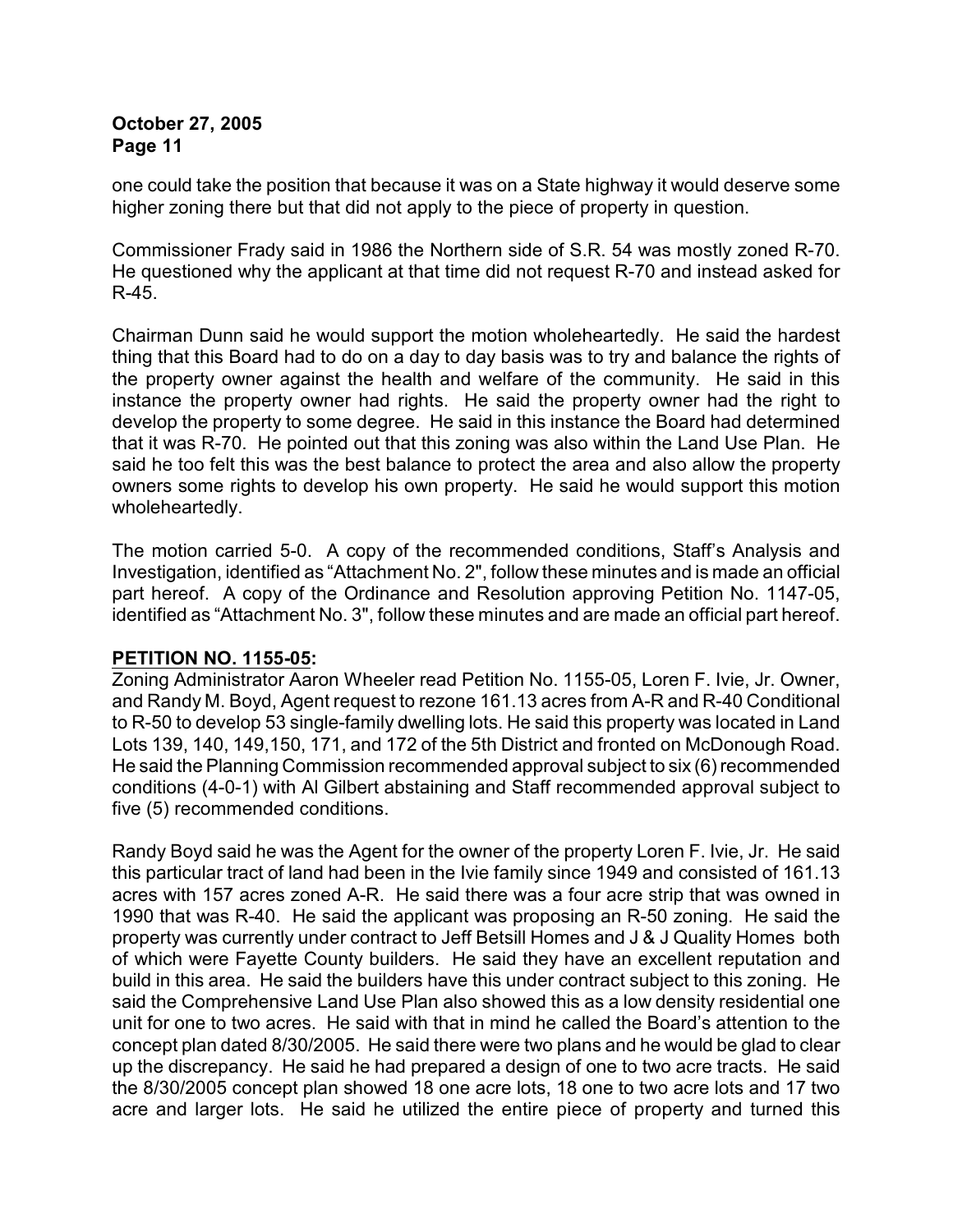concept plan in. He said the Planning and Zoning Staff had encouraged him to give this a second look and maybe take some of the area that had been put into the lots and put that into open space. He called the Board's attention to the 09/21/2005 site plan. He said this was the exact same design but he had taken out the back area on lots 9 through 36. He said he had put in an open space that ended up being 95 acres of the 161 acres which was 59%. He said the gross density of this was 53 lots on 161 acres or about three acres per lot. He remarked in doing this conservation type zoning it really adhered to the new water quality management better site design practice. He said there were twenty criteria and by doing this it would adhere to thirteen of the twenty by preserving the riparian rights and fitting the design to the terrain, avoiding the flood plains and avoiding the erodible soils. He said this fit much better with the terrain than the proposal he had done previously. He said at the last meeting there were five recommended conditions from staff which the applicant had agreed to. He said they had also discussed another condition which was condition number 6 which was the undisturbed buffer along lots 1 through 8 in the Felton Woods Subdivision. He said he had met with Maureen Keiller who lived in lot #1 at the Southwest corner. He said Ms. Keiller had the main concern because her house was closest to the property line. He said in his meeting with her today and looking at the vegetation along that line they had agreed to do a vegetated area if it was thinner or needed vegetation. He said in looking at it today he hoped Ms. Keiller would agree that this area was vegetated but he agreed that a 25 foot undisturbed buffer would be better. He said once this was in the construction phase, if it looked like there needed to be some vegetated areas put in there. He said they had agreed to put in some Leyland Cypress or Cedar trees. He said when they had first started talking about this zoning back in April, Staff had also discussed the possibility of the County Line Road extension that would hit McDonough and then tie into S.R. 54 at Old Corinth. He said he had met with Lee Hearn who called the design engineers. He said they were not quite sure as to where it was going to go. He said he did not think they had made the final design criteria as to where it was going to go but applicant would be willing to dedicate right-of-way if it would not affect the design of the subdivision. He said applicant would just ask that it come in North of the small lake and then go into the flood plain area. He said applicant would agree to that self-imposed condition to do that at no cost to the County and to make sure it was a condition of this zoning as well. He said he would be glad to answer any questions.

Chairman Dunn asked if the road bed was eventually East of the lake and North of the lake, would it still be alright with the right-of-way.

Mr. Boyd replied yes that would be fine. He said this would not affect the design of the subdivision at all. He said this would of course be contingent upon the applicant receiving a favorable zoning tonight.

Chairman Dunn asked if anyone wished to speak in favor of this rezoning. He noted that five people raised their hands and one person wanted to speak.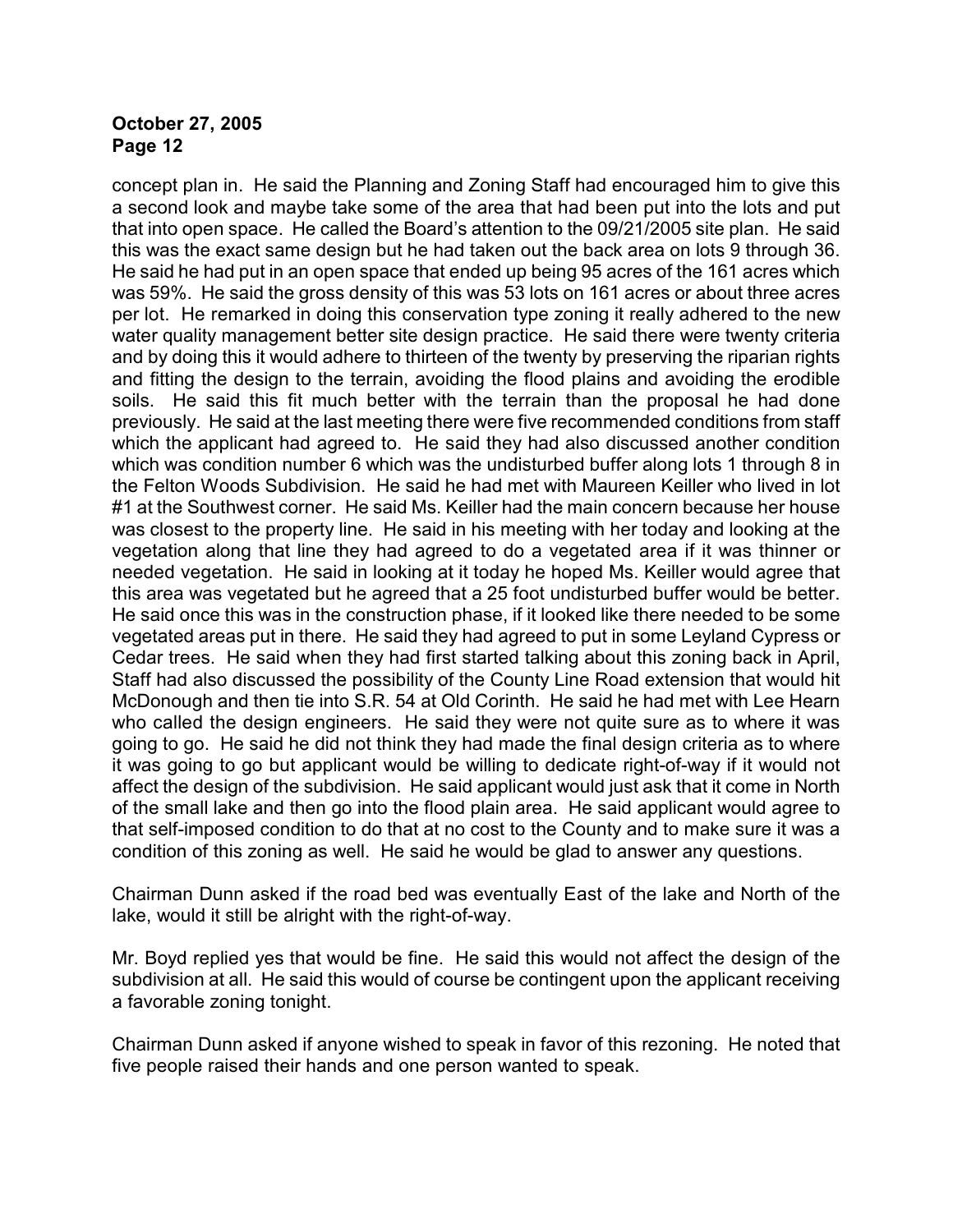Maureen Keiller remarked for the last eight years she had lived at 314 McDonough Road, Fayetteville. She said no one liked to see beautiful pasture land being developed but some things in life were inevitable and the more acceptable they were the easier it was if it was done well. She said she had seen Mr. Boyd's plans and they had discussed them. She said she appreciated the fact that he was willing to work with her on the buffer. She said she was in support of the petition for rezoning.

Chairman Dunn asked if anyone wished to speak in opposition to this rezoning. Hearing no one he asked for the Board's pleasure in this matter.

On motion made by Commissioner Wells, seconded by Commissioner VanLandingham to approve Petition No. 1155-05 with six recommended conditions and the one selfimposed condition for a right-of-way of 120 feet at no expense to the county, discussion followed.

Mr. Boyd said he would like to clarify that this was approved with the understanding that it would not negatively impact the subdivision.

Chairman Dunn said the right-of-way would be East and North of the lake.

Mr. Boyd said he just wanted to protect his clients.

Commissioner Wells interjected that she felt this was an excellent proposal and she thanked Mr. Boyd for working so well with Staff. She said this showed a great deal of consideration of the community and the builders were very well respected. She said she was really excited about putting this development at this location.

Chairman Dunn said the Board had worked with Mr. Boyd in the past and always appreciated his efforts. He said he also appreciated this Board turning down the rezoning request that had come before it a couple of years ago. He said that proposal was for 93 homes and now this had been cut almost in half. He said now with these changes and the green space this was a much better proposal.

The motion carried 5-0. A copy of the recommended conditions and self-imposed condition, Staff's Analysis and Investigation, identified as "Attachment No. 4", follow these minutes and is made an official part hereof. A copy of the Ordinance and Resolution approving Petition No. 1155-05, identified as "Attachment No. 5", follow these minutes and are made an official part hereof.

#### **PETITION NO. RP-035-05:**

Zoning Administrator Aaron Wheeler read Petition No. RP-035-05 for a Revised Final Plat, Rountree Place, Brent Scarbrough, Owner, and Frank James, Agent request approval to add 149.88 acres to Tract 9 (10.12 acres) and subdivide Tract 9 into two (2) single-family dwelling lots consisting of Tract 9A (47 acres) and Tract 9B (113 acres). He said this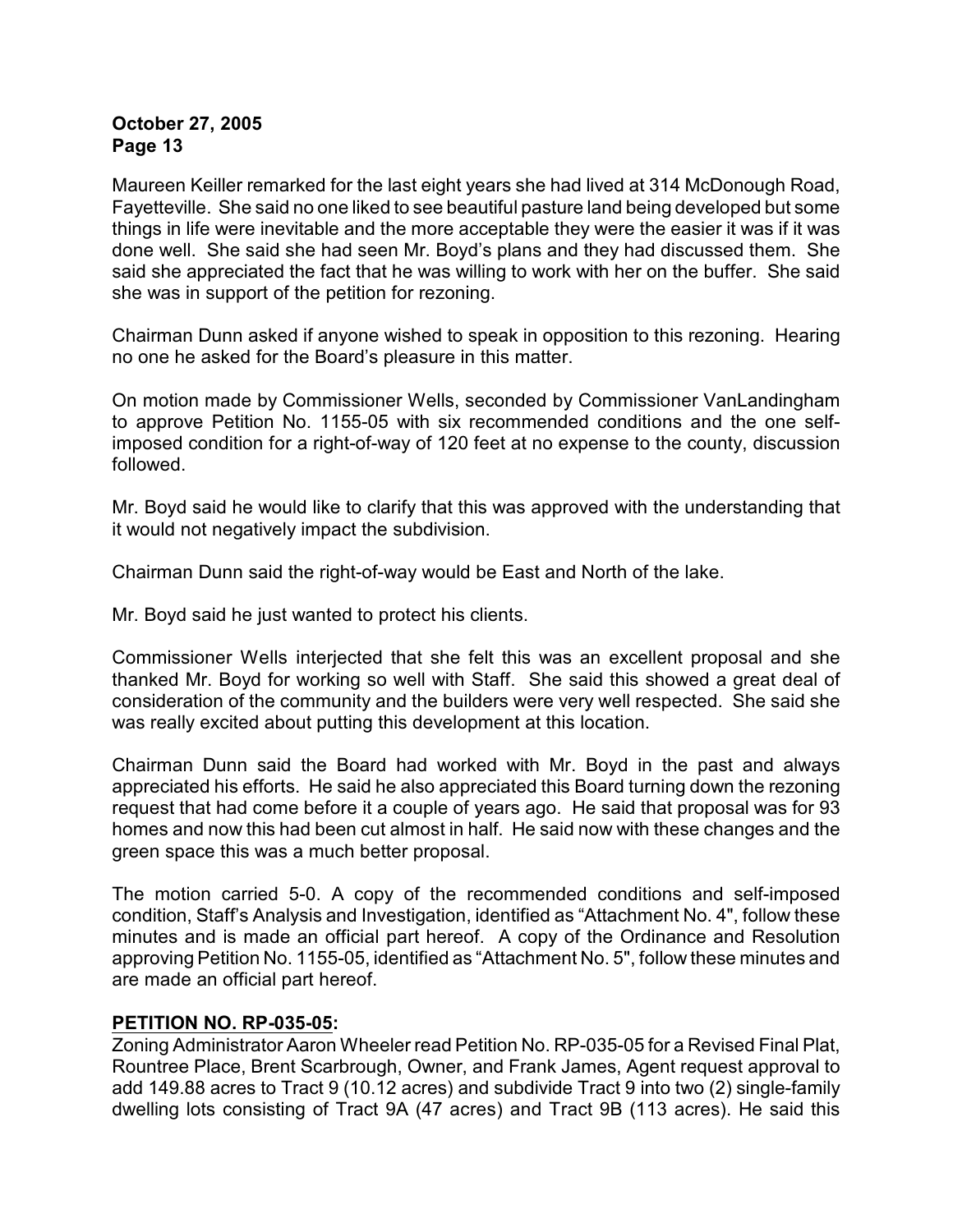property was located in Land Lot 1 of the 5th District and Land Lot 1 of the 7th District, fronted on Green Meadow Lane, and was zoned A-R. He said the Planning Commission recommended approval 5-0 and Staff stated that the request complied with all technical requirements.

Chairman Dunn asked if the applicant was present for this discussion.

Commissioner Wells asked Randy Boyd if this was his application.

Randy Boyd replied that the applicant was not present tonight but he would be glad to discuss it since he had worked on this proposal.

Chairman Dunn questioned if the applicant still wanted to proceed.

Mr. Boyd asked if applicant had requested to table this request.

Chairman Dunn said the Board had not heard anything about a withdrawal or a tabling of this request.

Chairman Dunn asked if Mr. Boyd could discuss this for the applicant.

Mr. Boyd said he would be glad to discuss it although he did not have any written authorization from the applicant to do so.

Chairman Dunn said the Board could consider this request without the applicant being present.

Mr. Boyd asked if he could explain the proposal.

Attorney McNally interjected that this was Mr. Boyd's choice. He said if Mr. Boyd felt authorized enough to explain this proposal then he could do so.

Commissioner Wells said this was a public hearing and Mr. Boyd could speak.

Randy Boyd remarked that this property was purchased by Brent Scarbrough and had no road frontage. He said lot #9 of the existing subdivision was a platted lot and had no soil to build house on. He said Mr. Scarbrough was proposing to take that lot and put two driveways back to this piece of property and split the 150 acres up into two lots. He said this would result in two driveways instead of one for the neighborhood. He said the lot had bad soils and there was no place to build a house on the property. He said this was the reason for the request.

Chairman Dunn asked if anyone wished to speak in favor of this request. Hearing none, he asked if anyone wished to speak in opposition to this request.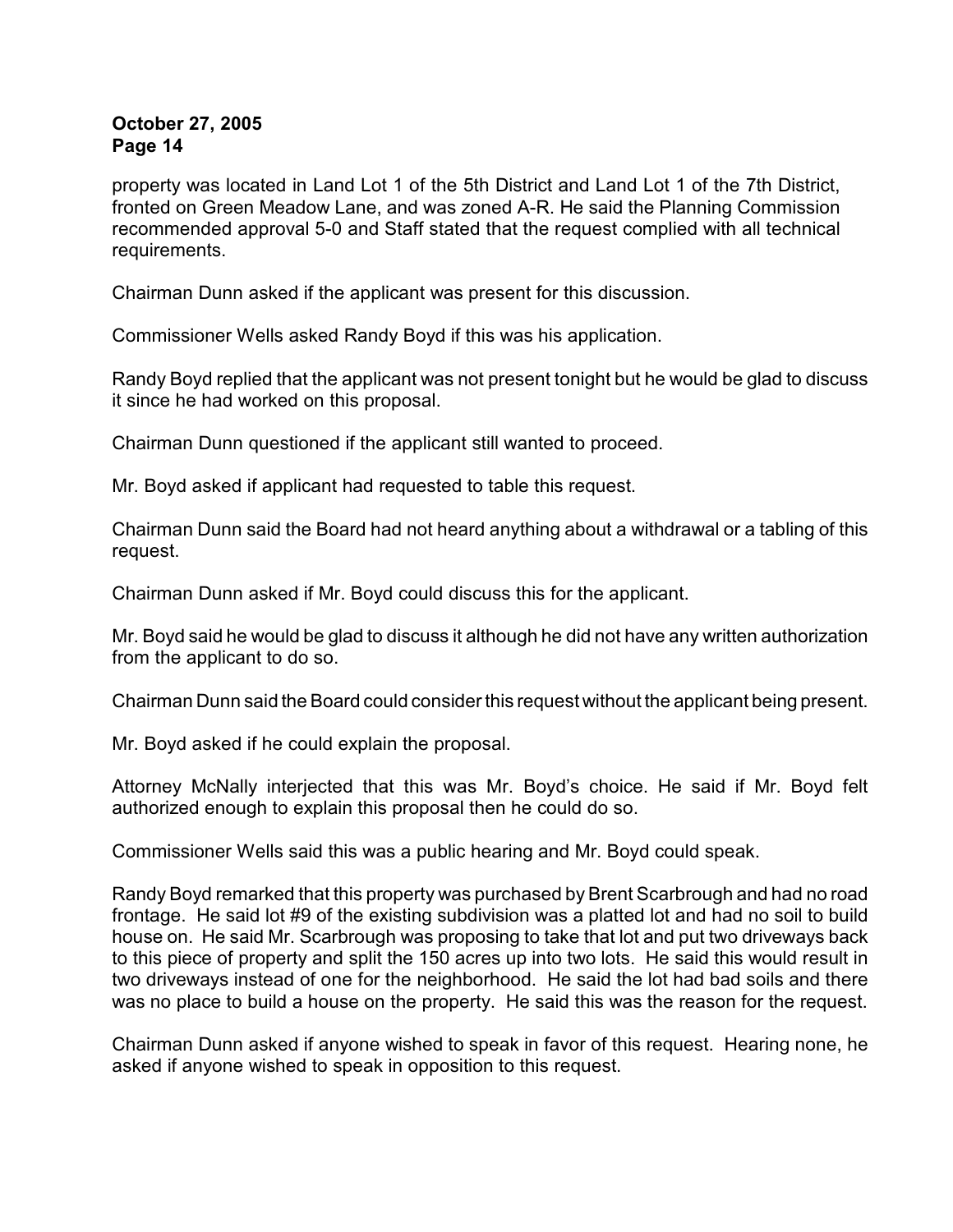Joe Mendola, 180 Green Meadow Lane, Fayetteville said he lived adjacent to the property. He said he knew the owner of the property Brent Scarbrough and he had spoken with him on his way to this meeting. He said Mr. Scarbrough did want to go forward with this. He said Mr. Scarbrough had mentioned that the agent was supposed to be at this meeting tonight. He said his only concern was when the roads were put in. He said currently Green Meadow Lane dead ended into lot #9 on the cul-de-sac. He said when the road goes in to access the property in the back to make two single-family residences, it would be 1,500 feet of the road. He said his only concern was if this was approved and there were two lots that it might open up the doors later on for a subdivision or something of that nature. He said the other property that adjoined this was owned by a single individual with many acres and it leads out to Arnold Road. He said this was his only concern that a nice quiet cul-de-sac ultimately down the road could turn into a huge subdivision.

Chairman Dunn remarked that most of this land was wetlands and could not be built on anyway. He said there would not be a lot of houses going in there. He said there would only be two houses.

Mr. Mendola said he was not opposed to this request.

Chairman Dunn asked for the Board's pleasure in this matter.

On motion made by Commissioner Wells, seconded by Commissioner Pfeifer to approve Petition No. RP-035-05. The motion carried 5-0.

## **DISCUSSION BY CHIEF JACK KRAKEEL REGARDING THE ADOPTION OF THE NATIONAL INCIDENT MANAGEMENT SYSTEM:**

Chief Jack Krakeel remarked that his purpose for being here this evening was to request the Board's adoption of an ordinance implementing the National Incident Management System as the principle methodology and system for managing incidents within this community. He said this request was predicated on directives that had been given to States and local governments by the Federal Government. He said in order for this community and this government to remain eligible not only for preparedness funding but potentially response funding from a disaster, it would require the Board to adopt NIMS in accordance with Homeland Security Presidential Directive No. 5. He said the Board should be aware and he hoped the Board has had the opportunity to read the attached documentation that he had provided to the Board that this was not simply just adopting an ordinance. He said there were multitudes of requirements that were associated with the institution of the National Incident Management System as part of the national response plan.

Chief Krakeel further remarked that he would like to briefly cover expected activities of local government over the course of the next year to two years with respect to this issue. He said this would involve adopting NIMS at the community level for all government departments and agencies as well as promote and encourage its adoption by associations, utilities, non-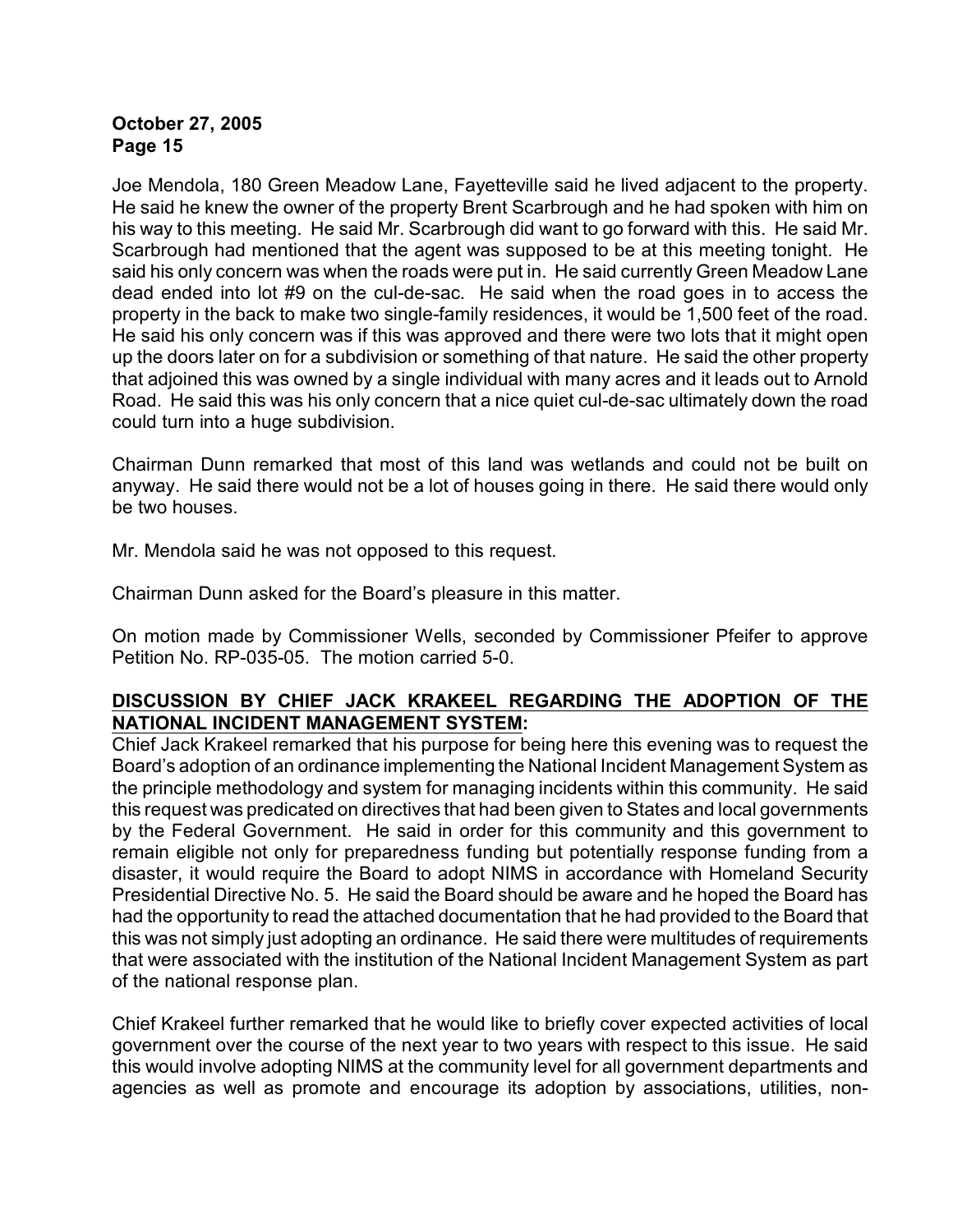governmental organizations and private sector incident management and response organizations; adopting the principles of incident command I.C.S.; managing all emergency incidents and preplan recurring special events in accordance with I.C.S. organizational structures, doctrine and procedures as defined in NIMS; I.C.S. implementation must include the consistent application of incident action planning and common communication plans; multiagency coordination systems; coordinating the support of emergency incident and event management through development and utilization of integrated multi-agency coordination systems; and developing and maintaining connectivity capability between local incident command posts, 911 centers, local emergency operation centers and State emergency operation centers. He said the list continued on and he commented that this was a significant step and a significant undertaking for local government. He said it was not an issue that the County had much choice with. He said it would be important to develop a system that allowed for a seamless integration of Federal, State and local resources during a disaster event. He said that was the ultimate goal of this system. He said if this system was not implemented then the County would lose funding or the ability to acquire funding. He said he would be glad to address any questions that the Board might have with respect to this issue.

Commissioner Wells said she hoped that the news media that were present tonight would spend some time with Chief Krakeel talking about this. She said this was going to have far reaching implications for the County not just today but in the future and not just in preparedness but also in tax dollars. She said the objective stated was to promote development of cross jurisdictional Statewide and interstate regional mechanisms for coordinating response and obtaining assistance during a large scale or complex incident. She said 9/11, Hurricane Katrina and those type of things come to mind. She said it also stated that tribal and local authorities not Federal have the primary responsibility for preventing, responding to and recovering from emergencies and disasters. She said they were basically creating an unfunded mandate under the guise of protecting us on the local level and implementing a great deal of requirements, standards and stipulations at great expense to the local level. She said the County basically receives about \$32,000 every year from this fund and the way in which it was being stepped up in the future so the County to even be able to access this fund if there was a disaster of any magnitude there would have to be \$100 million that would have to occur before the County was eligible for getting funding from the government to recoup. She said the County was getting \$32,000 on one hand and yet the County would have to create a whole system not only to train, coordinate, implement and to be responsive to the Federal guidelines but it was the County's responsibility as the government in authority to make sure that the municipalities, the mental health, the public health, the utilities, the law enforcement and everybody else are up to the standards that the Feds set up. She said this was just the tip of the iceberg and unfortunately the County needed to have that cohesiveness if there were natural disasters or manmade disasters. She said what the County was giving the Feds was unlimited access to tell the County what to do, when to do it and at what expense to do it. She said the County was the primary responsibility for preventing emergencies and disasters. She said this was an awesome responsibility and it was going to cost the County over the next couple of years a tremendous amount of money, time and man hours to implement this for the \$32,000 per year. She said if this County ever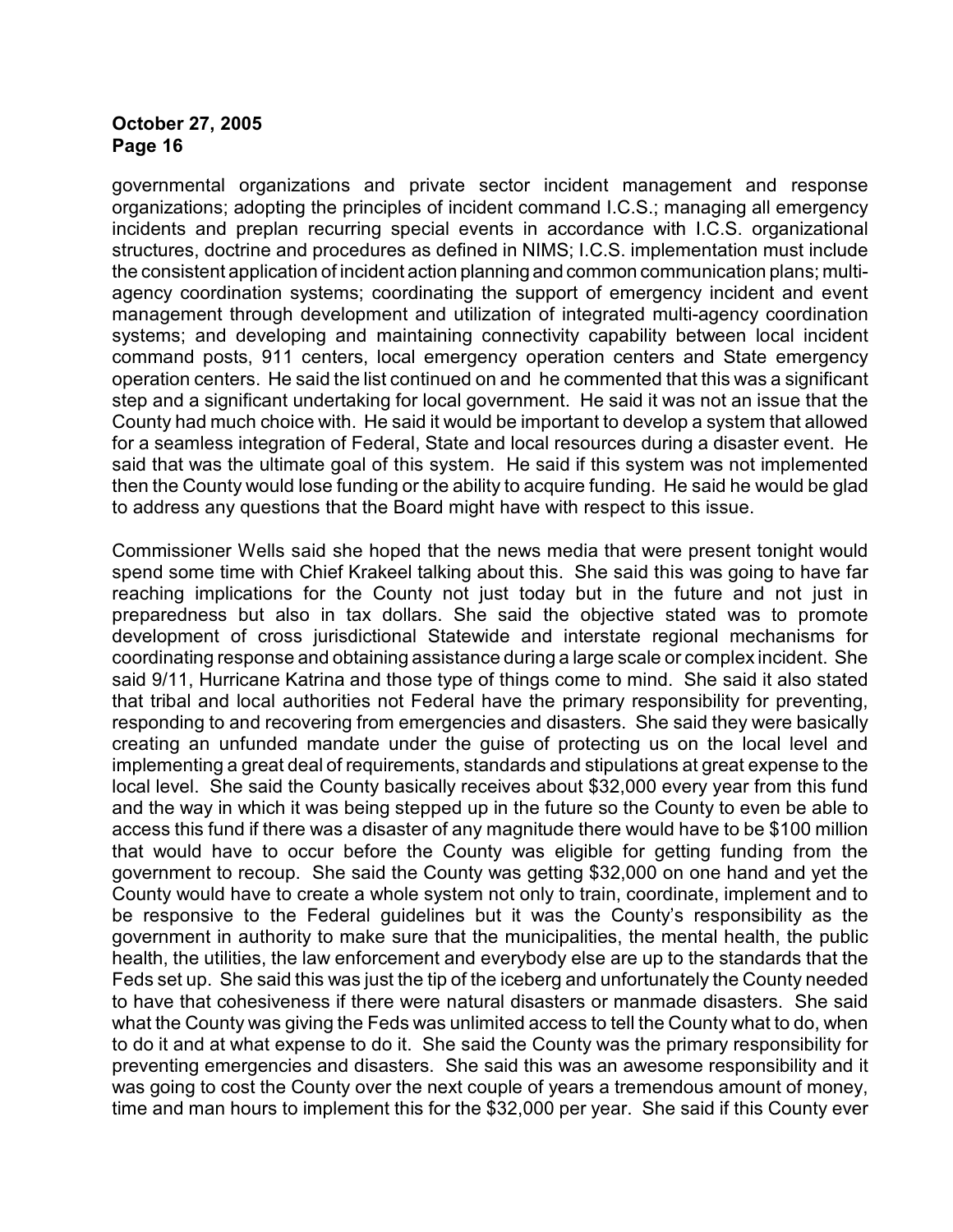had a hurricane or natural disaster, there would have to be \$100 million of damage before the County could access their assistance.

Chief Krakeel said there was a tremendous amount of work that would have to be done on an annual basis. He said he wanted to give the Board a brief summary of what this entailed. He said this was defined through the Performance Partnership Agreement with the Georgia Emergency Management Agency. He said hazardous facilities, hazardous materials and facility risk management plans, various disaster plans including rail and air, Sara Title II and III compliance requirements, community right to know legislation requirements, the local emergency planning committee, the local emergency resource council, and severe weather activation and notification program. He said within the last sixty days the Board had approved the All Hazards Mitigation Plan that took the last year and a half to compile. He said during the last week his staff had spent an enormous amount of time in meetings in preparation for putting plans together relative to a pandemic flu, NIMS adoption implementation training exercise in compliance documentation, and participation in regional response systems. He said during the course of the last three years he has served as the Chair of the Area 7 All Hazards Council. He said they were close to having a regional strategic plan in place that would deal with these issues of regional response from organizations but clearly the message here would be for participation from local governments to a more regional approach with respect to emergency disaster response and the management and acquisition of Federal Homeland Security Grants Category I dam breaches on action plans. He said that was just a partial listing of the requirements within the organization currently.

Commissioner Wells said this was just for the county to receive \$32,000.

Chief Krakeel said this was just for the County government to be eligible for funds to be able to recover from disasters and gain access to not only State assets but Federal assets and other Federal grant dollars.

Commissioner Wells said this was very far reaching. She expressed concern that under the Homeland Security it was catastrophic that so much of the things that were being done was required and if the County was not careful that a few years down the road people would be giving up their rights in order to feel safe and then pretty soon citizens' rights were completely eroded. She felt citizens needed to be aware that the Federal government was imposing more and more restrictions on giving the County very little funding to implement these plans and calling all of the shots. She said this concerned her greatly.

Chief Krakeel said the requirement for the adoption of the NIMS program had been in effect for some time. He said he had deliberately delayed coming to the Board because the time frame continued to shift. He said it did appear that it was not shifting any further and had been adjusted on several occasions recognizing that there were fiscal implications associated with this issue. He said somebody has to take the responsibility of managing this program and ensuring that all agencies that the County routinely interacts with from a disaster perspective were trained. He remarked that all applicable employees in the realm of a public safety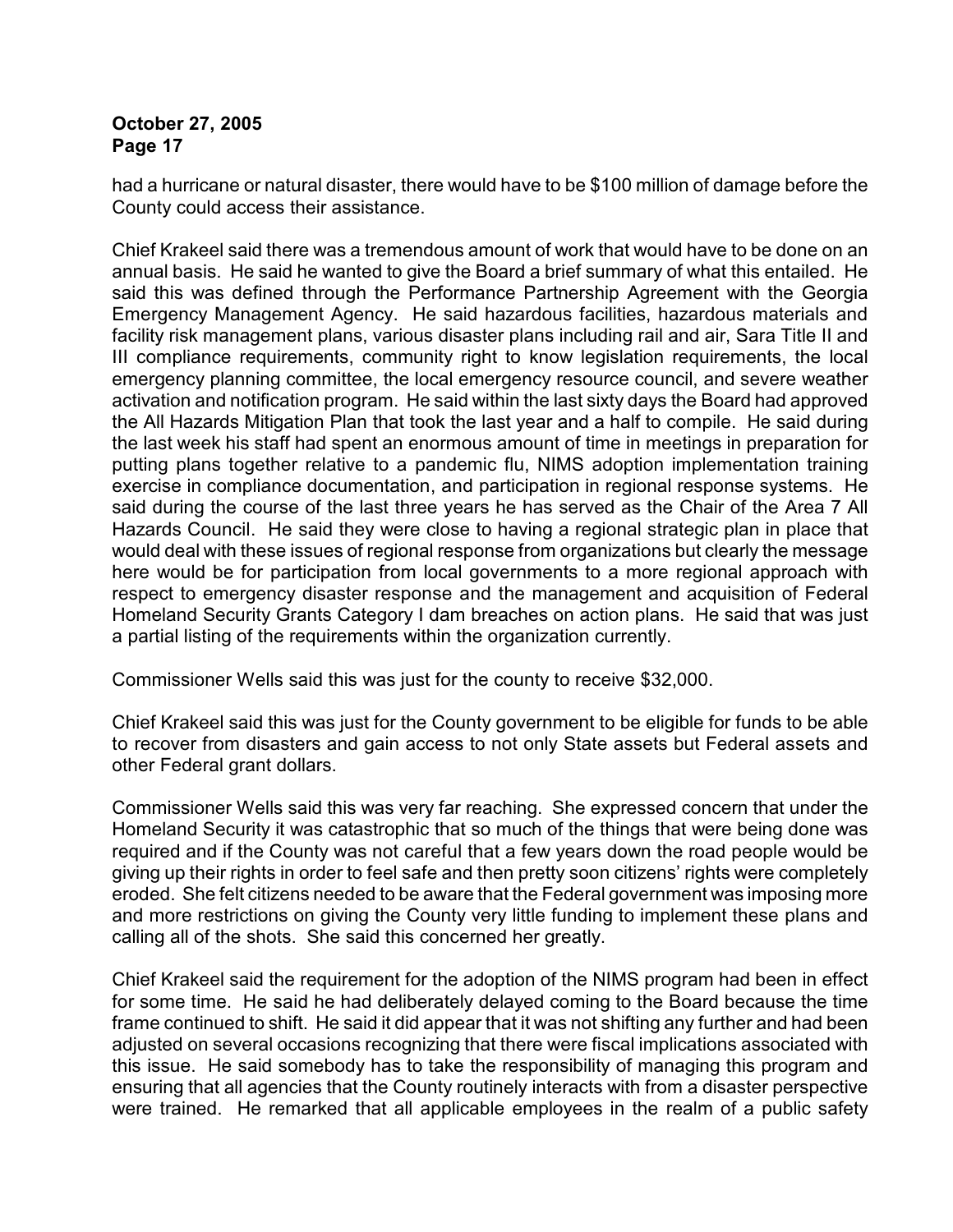response role would have to be trained. He said this would also include the Board of Commissioners and County Department heads.

Commissioner Wells asked if there would be a need of financial support for this prior to the next budget cycle.

Chief Krakeel replied no, not prior to the next budget cycle. He remarked that given the realm of responsibilities that the County currently had and for the last two years he had come to the Board requesting staffing to assist his office with emergency management program. He said the Board had not approved that request. He said he fully intended to come back to the Board during the next budget cycle with that request.

Commissioner Wells said she had hoped that the Federal government would change their focus but that had not happened.

Chief Krakeel said he felt what the end product was designed to achieve was the elimination of the lack of coordination that was seen most recently with respect to Hurricane Katrina. He felt the program as it was designed when fully implemented would hopefully achieve what the end objective was and that was the seamless integration of resources and assets to hopefully minimize the impact of any significant event that would occur.

Commissioner Wells remarked that any plan was as good as the people who draft it and implement it. She said Louisiana had a plan during Hurricane Katrina but it had never been implemented or activated. She said Fayette County was very fortunate to have Chief Krakeel and the Board knew this plan would be designed and implemented.

Chairman Dunn said it appeared that there was going to be legislation at the national level to separate out FEMA from Homeland Security and this would include everything. He asked Chief Krakeel if there was going to be two programs working – one for Homeland Security and one for national disasters or would it all be accomplished in this one program.

Chief Krakeel replied that based on his knowledge of what was currently taking place in the Federal government was that FEMA originally was a stand alone agency and then got absorbed by Homeland Security. He said within the context of FEMA's role there were four distinct functions: (1) mitigation; (2) preparedness; (3) response; and (4) recovery. He said it was his understanding that three of those functions were going to stay with FEMA but the preparedness function was going to still reside within the Department of Homeland Security. He said they had just within the last week announced a new under Secretary for preparedness. He said he was not quite sure how they were going to separate the preparedness component from the mitigation response and recovery component. He said he was not quite sure how this entire transition process was going to end up and what impact it would ultimately have on whether the County was dealing with a separation of terrorism response, recovery, preparedness and mitigation versus the remaining all hazards preparedness, response, mitigation and recovery. He said one of the things that was clear in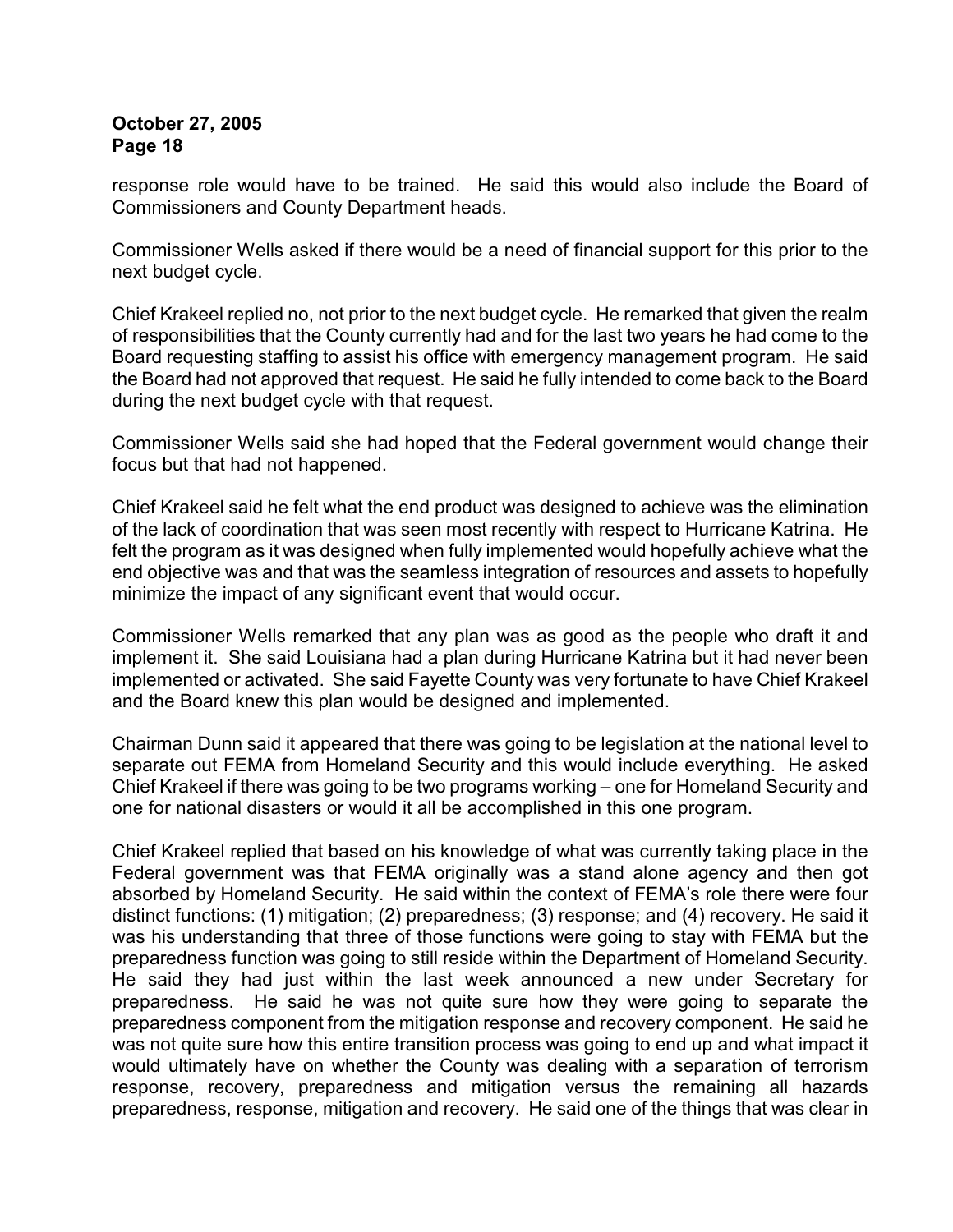this document was that this was a dynamic process and whenever he sees that term used by the Federal government it meant that there would be changes and/or additions forthcoming in the future.

Chairman Dunn said it was probably not known by this Commission or anyone else in this room but Chief Krakeel had recently given a detailed presentation to the Atlanta Regional Commission because he was the Chairman of the All Hazards Council for the entire metropolitan area of Atlanta except for Cherokee County. He said based on his dynamic presentation, the A.R.C. has now adopted the policy for 2006 that Fayette County would be receiving some staff assistance from the entire region. He said some of the County's money that has been spent at the A.R.C. would be funneling back to Chief Krakeel for All Hazards Council business. He said the Commissioners greatly appreciated all of Chief Krakeel's work for the entire region.

Chief Krakeel interjected that his Chairmanship of that Council vacated as of two weeks ago. He said the plans were in place and the foundation has been laid for a very good regional strategic plan that the County could build upon. He said it was being transported throughout the State in the other regions and he was really proud of that. He said hopefully a foundation had been laid that would allow the County to be able to access resources and assets in the region when there was an event that impacts the entire region.

Chairman Dunn remarked that Fayette County had a population of approximately 105,000 people and 51% of those people now live in cities. He asked if the cities had to adopt this plan.

Chief Krakeel replied yes they would have to adopt this.

Chairman Dunn asked what would occur if one of the cities did not adopt this then how would that city be integrated into this plan.

Chief Krakeel replied that he hoped the cities would asked him before not adopting the plan so that he could provide them with insight into the ramifications of not adopting the NIMS program. He said the way emergency management operates even in this County the Department of Fire and Emergency Services was the designated emergency management agency for Fayette County. He said if a municipality has a disaster, the procedure was for that municipality to utilize its resources to a point where it no longer has capability to manage the event. He said then it would come to the County for assistance. He said the County provides whatever assistance is needed and also begin the coordination process of assistance from outside of the jurisdiction first at the State level and depending upon the magnitude of the event possibly from the Federal level. He said in the absence of not adopting NIMS he felt there would be serious implications in the County's ability to have them gain those resources and the County might be faced with a situation where a municipality might have to be told that they had failed to adopt the necessary requirements and this would impact their ability to access appropriate resources.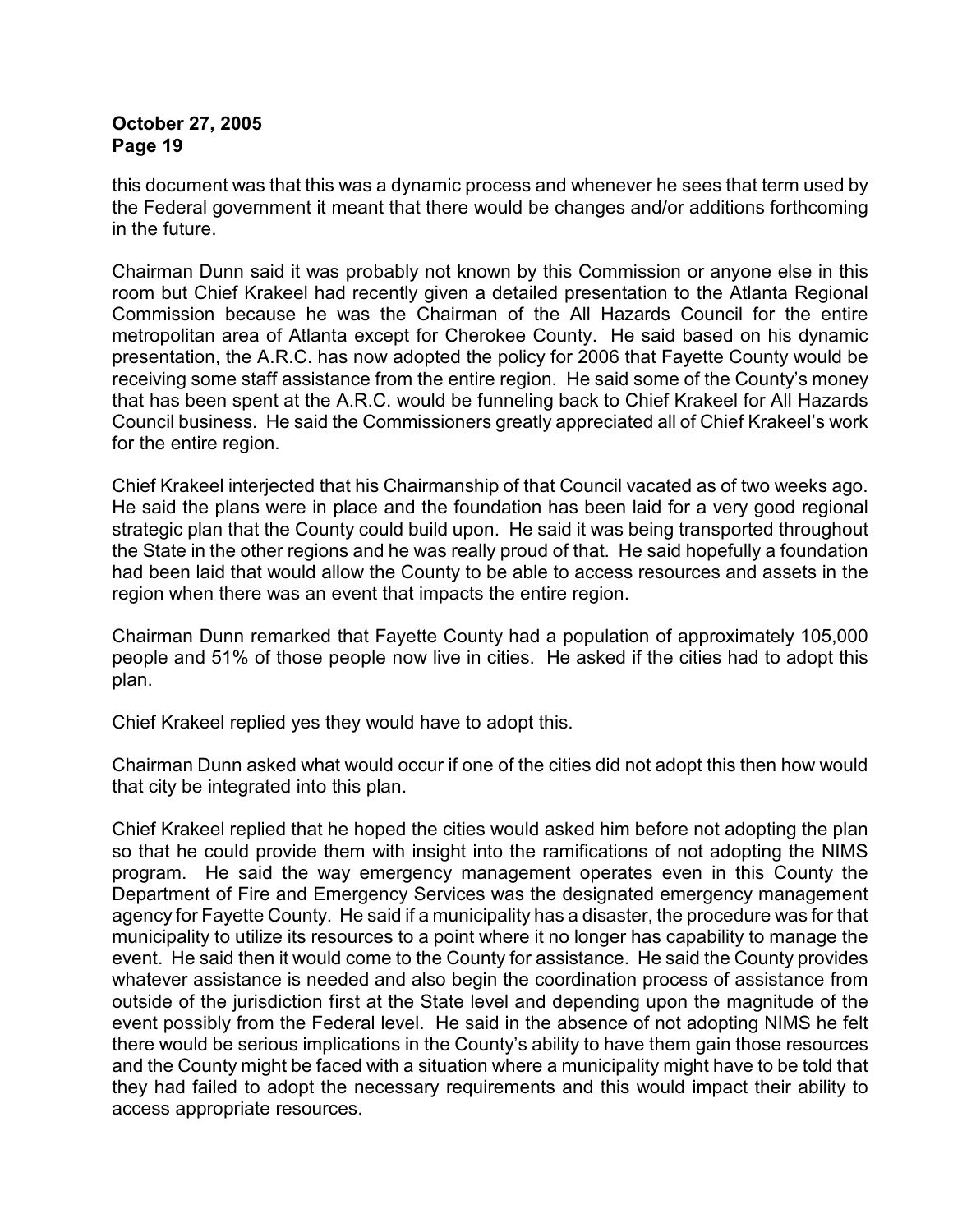Chairman Dunn said he did not anticipate that happening. He asked for the date of the cut off for entities being in or out of the program.

Chief Krakeel replied that this was a fluid date. He said initially it was said the date was October 2005 by which local governments were required to be in or out of the program. He said he was told that as long as the program was in place by the end of 2005, it would be alright. He said he had communicated with all of the municipalities regarding the requirements for implementation and forwarded information to them. He said it was his understanding that both Fayetteville and Peachtree City have this on their agendas in the very near future or may have already accomplished this objective. He said he had checked on the Town of Tyrone earlier today and asked staff to get back with the City Manager there to determine what kind of time frame they were looking at.

Chairman Dunn asked if the Towns of Brooks and Woolsey were covered by the County.

Chief Krakeel replied yes and commented that he would be sending them some information but essentially they would be dependent on the County for the provision of those services.

Chairman Dunn asked Chief Krakeel what action he was requesting of the Board tonight.

Chief Krakeel replied that the Board had a sample ordinance that had been constructed. He said it had been adopted in many jurisdictions across the Country.

Chairman Dunn asked Chief Krakeel if he needed a motion by the Board to approve this ordinance adopting NIMS.

Chief Krakeel replied yes that was correct.

Commissioner Wells asked if Attorney McNally had reviewed this.

Attorney McNally replied no, he had not had an opportunity to review this yet.

Chairman Dunn suggested time being given to the County Attorney to review this document and this item and place it on the next Commission agenda for action by the Board.

Commissioner Pfeifer said he just wanted to comment that this Board on behalf of the citizens take things of this nature seriously. He said no one would want what happened in Louisiana to happen here.

It was the consensus of the Board to discuss this item further at the November 2, 2005 Board of Commissioners meeting.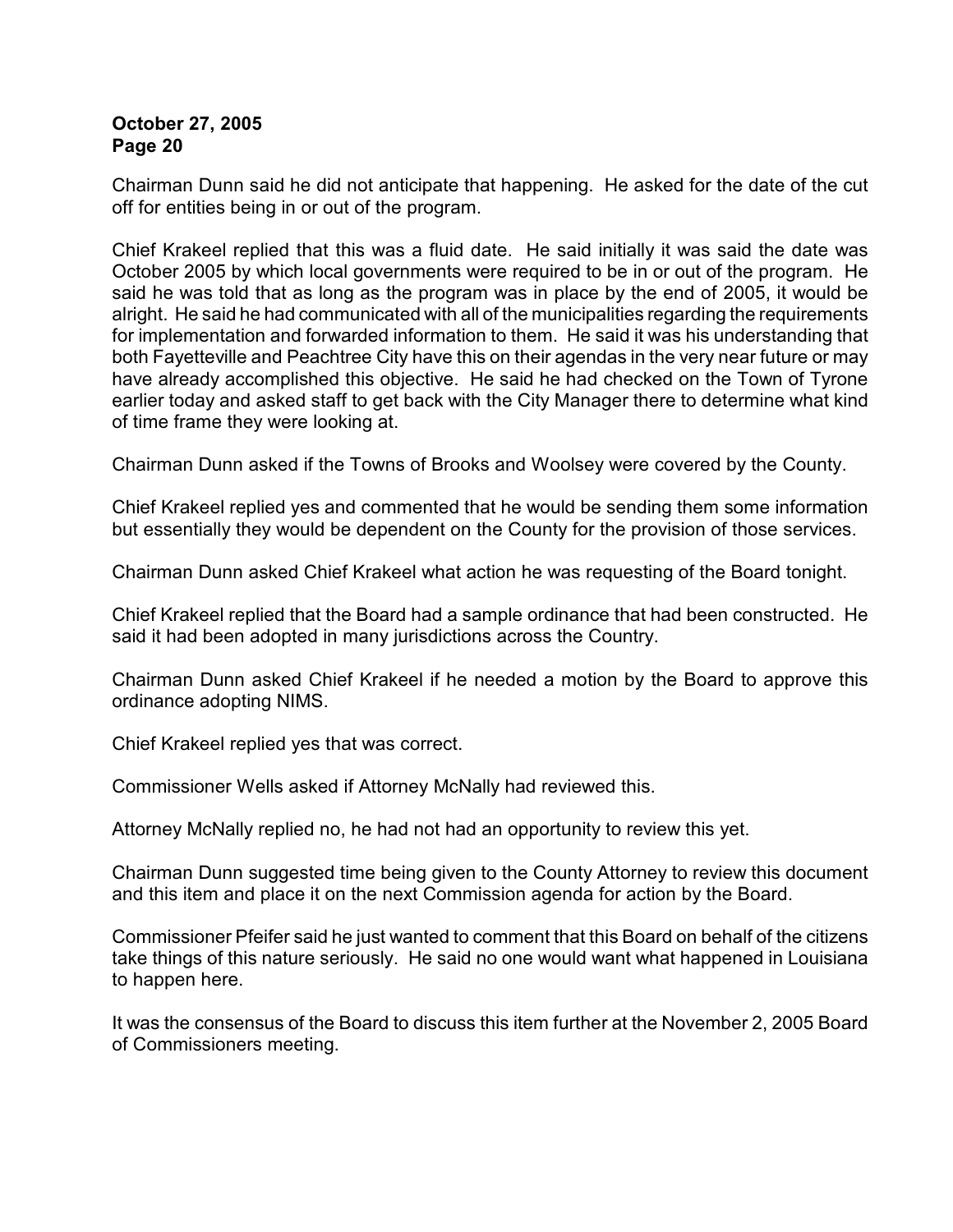**CONSENT AGENDA:** On motion made by Commissioner Wells, seconded by Commissioner VanLandingham to approve the consent agenda as presented. The motion carried 5-0.

**GEORGIA MUNICIPAL ASSOCIATION - LEASE AGREEMENTS:** Approval of request from Director of Central Support Services Mark Pullium to authorize the Chairman to execute documents to complete lease agreements with the Georgia Municipal Association in the amount of \$132,900 related to 6 vehicles purchased by the County from April, 2005 to September, 2005. A copy of the documents, identified as "Attachment No. 6", follow these minutes and are made an official part hereof.

**GEORGIA MUNICIPAL ASSOCIATION - LOCAL GOVERNMENT EQUIPMENT LEASE POOL:** Approval of request from Director of Central Support Services Mark Pullium to authorize the Chairman to execute appropriation certificate to the Georgia Municipal Association for Fayette County's participation in the Georgia Local Government Equipment Lease Pool as budgeted for FY 2006. A copy of the document, identified as "Attachment No. 7", follows these minutes and is made an official part hereof.

Commissioner Frady said he would like to comment on items 1 and 2 above. He said he had asked Finance Director Mark Pullium to do an audit on this situation to see if it was still doing what it was set up to do seven years ago. He said this lease could be canceled and the County could get out of this lease if it desired to do so.

**PUBLIC WORKS DEPARTMENT:** Approval of staff recommendation to dispose of 43 old motor grader blades at the Public Works Department by trading them in toward the purchase of 48 new blades. A copy of the request, identified as "Attachment No. 8", follows these minutes and is made an official part hereof.

**MINUTES:** Approval of minutes for Board of Commissioners budget meeting held on May 18, 2005 and Board of Commissioners meetings held on September 7, 2005 and October 13, 2005.

## **PUBLIC COMMENT:**

Members of the public are allowed up to five minutes each to address the Board on issues of concern other than those items which are on this evening's agenda.

**John Jones:** John Jones said he was the President of the North Fayette Community Association. He thanked the Board members for all of the hard work that they do for the County. He expressed concern regarding the progress of the Kenwood Park project. He said he appreciated the Board's zoning decisions regarding density in the North Fayette area. He also extended an invitation for the Board to attend the North Fayette Community Association meeting on November 19<sup>th</sup> at 10:00 a.m. at the North Fayette Elementary School.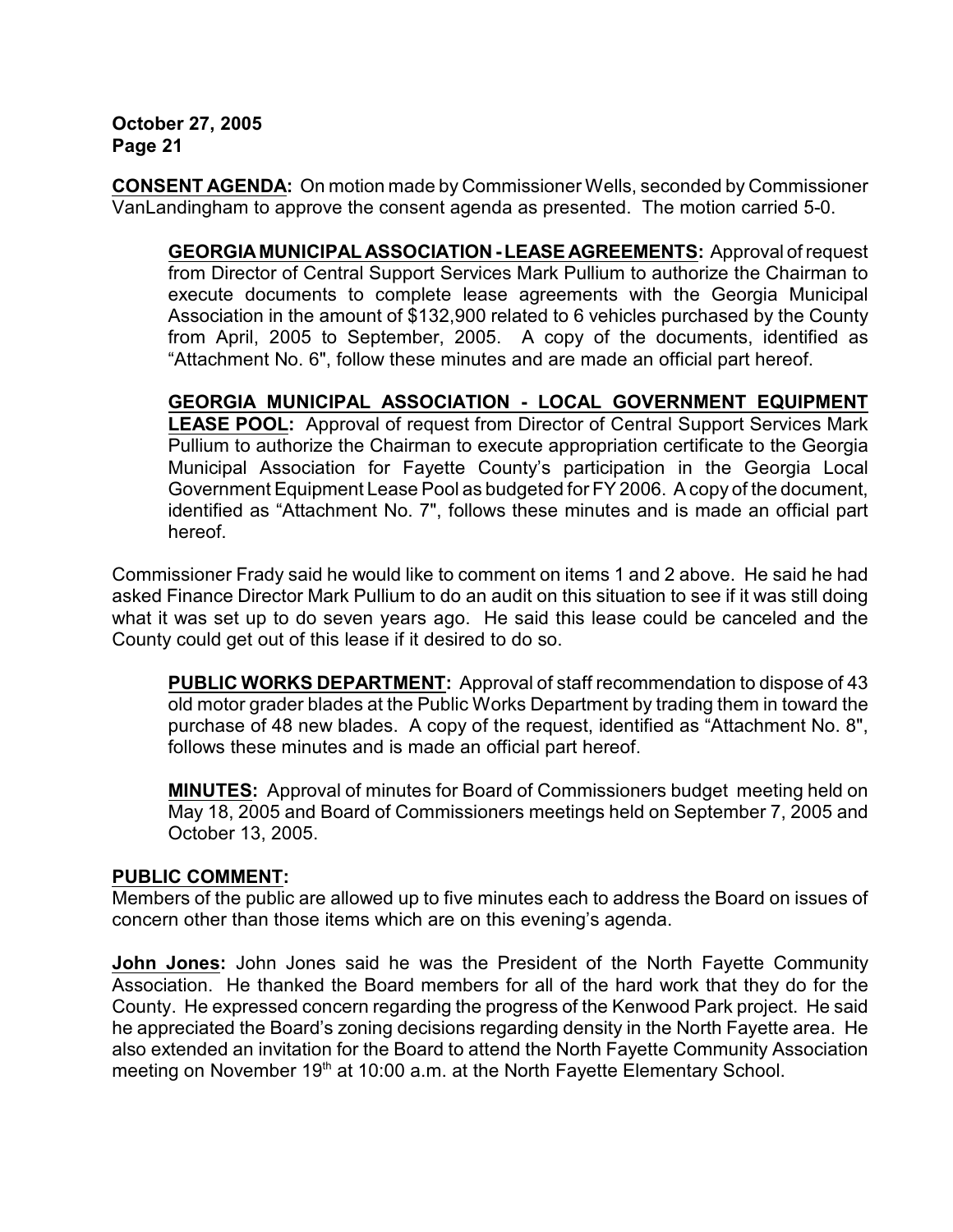Chairman Dunn said he could speak with the County Administrator Chris Venice and she would be able to go over the schedule of the work program for the park. He said it did have to be adjusted. He said the issue of Georgia Department of Transportation was just normal routine business for G.D.O.T. with an entrance going onto a State road.

Commissioner Frady said G.D.O.T. had to approve these projects and sometimes it takes a little more time.

# **STAFF REPORTS:**

**EXECUTIVE SESSION:** Attorney McNally requested an executive session to discuss four legal items.

**EXECUTIVE SESSION:** On motion made by Commissioner Wells, seconded by Commissioner Pfeifer to adjourn to executive session to discuss four legal items. The motion carried 5-0.

**LEGAL:** Attorney McNally discussed a legal item with the Board.

It was the consensus of the Board that Attorney McNally proceed in this matter.

**LEGAL:** Attorney Dennis Davenport updated the Board on a legal item.

The Board took no action in this matter.

**LEGAL:** Attorney Dennis Davenport reported to the Board on a legal item

The Board took no action in this matter.

**LEGAL:** Attorney Dennis Davenport updated the Board on a legal item.

It was the consensus of the Board that Attorney Davenport proceed in this matter.

**EXECUTIVE SESSION AFFIDAVIT:** On motion made by Commissioner Wells, seconded by Commissioner Pfeifer to authorize the Chairman to execute the Executive Session Affidavit affirming that four legal items were discussed in executive session. The motion carried 4-0. Commissioner VanLandingham was absent for the vote. A copy of the Affidavit, identified as "Attachment No. 9", follows these minutes and is made an official part hereof.

There being no further business to come before the Board, Chairman Dunn adjourned the meeting at 10:00 p.m.

 $\overline{\phantom{a}}$  , and the contribution of the contribution of  $\overline{\phantom{a}}$  , and  $\overline{\phantom{a}}$  , and  $\overline{\phantom{a}}$  , and  $\overline{\phantom{a}}$  , and  $\overline{\phantom{a}}$  , and  $\overline{\phantom{a}}$  , and  $\overline{\phantom{a}}$  , and  $\overline{\phantom{a}}$  , and  $\overline{\phantom{a}}$  , and